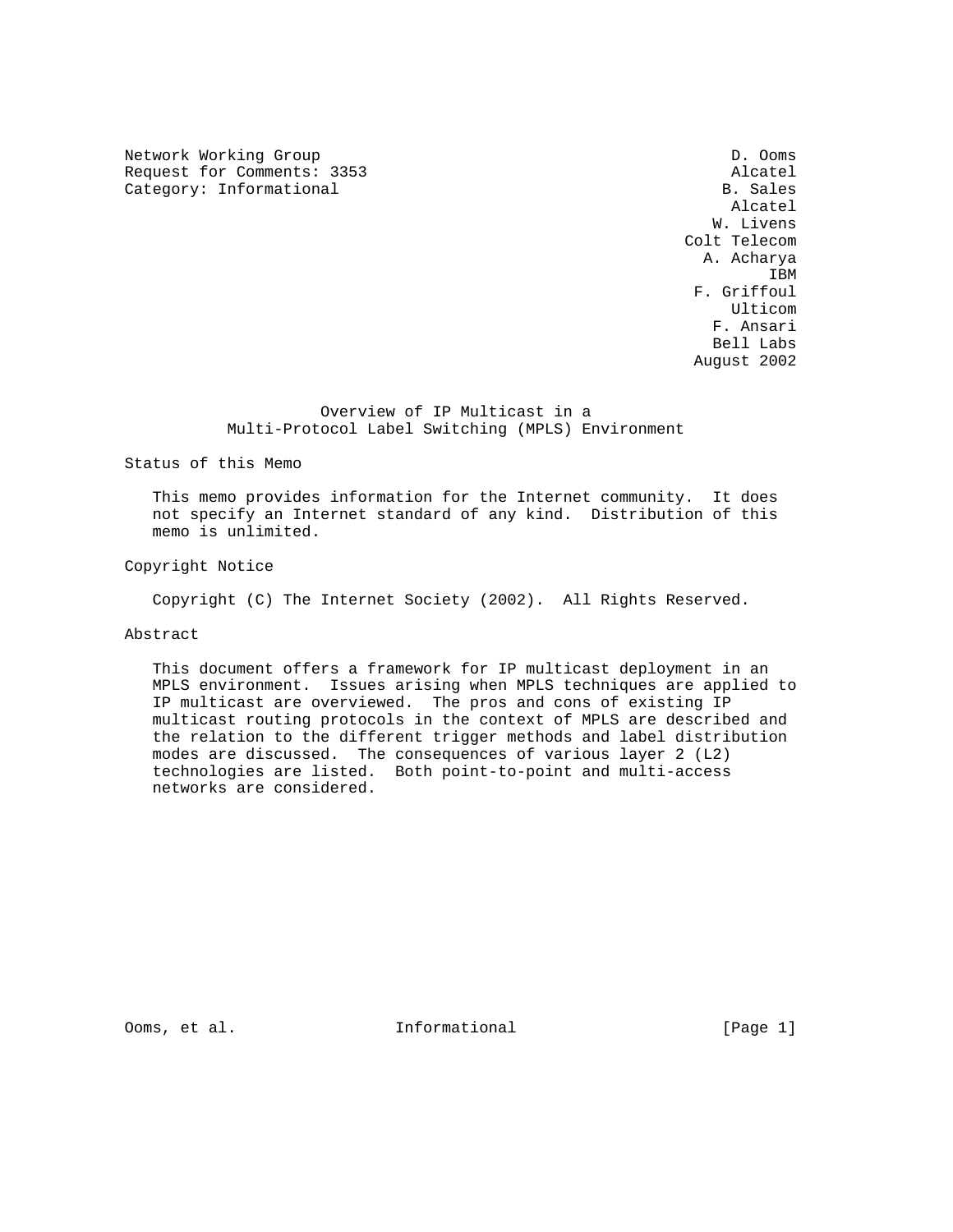# Table of Contents

| $1$ . |                                                           | $\overline{3}$  |
|-------|-----------------------------------------------------------|-----------------|
| 2.    | Layer 2 Characteristics                                   | $\overline{4}$  |
| 3.    | Taxonomy of IP Multicast Routing Protocols                |                 |
|       |                                                           | 5               |
| 3.1.  |                                                           | $5\overline{5}$ |
| 3.2.  |                                                           | 5               |
| 3.3.  |                                                           | 6               |
| 3.4.  | Co-existence of Source and Shared Trees                   | 7               |
| 3.5.  | Uni/Bi-directional Shared Trees  10                       |                 |
| 3.6.  | Encapsulated Multicast Data  11                           |                 |
| 3.7.  |                                                           |                 |
| 3.8.  | Mapping of Characteristics on Existing Protocols  11      |                 |
| 4.    | Mixed L2/L3 Forwarding in a Single Node  12               |                 |
| 5.    | Taxonomy of IP Multicast LSP Triggers  14                 |                 |
| 5.1.  |                                                           |                 |
|       |                                                           |                 |
|       | 5.1.2. Multicast Routing Messages  15                     |                 |
|       | 5.1.3. Resource Reservation Messages  15                  |                 |
| 5.2.  |                                                           |                 |
| 5.3.  |                                                           |                 |
|       |                                                           |                 |
|       | 5.3.2. An Implementation Example  17                      |                 |
| 5.4.  | Combinations of Triggers and Label Distribution Modes  18 |                 |
| б.    |                                                           |                 |
| 7.    |                                                           |                 |
| 8.    |                                                           |                 |
| 8.1.  |                                                           |                 |
| 8.2.  |                                                           |                 |
| 9.    |                                                           |                 |
| 10.   |                                                           |                 |
| 10.1. |                                                           |                 |
| 10.2. | Independent vs. Ordered Label Distribution Control  23    |                 |
| 10.3. | Conservative vs. Liberal Label Retention Mode  24         |                 |
| 10.4. | Downstream vs. Upstream Label Allocation  25              |                 |
| 10.5. | Explicit vs. Implicit Label Distribution  25              |                 |
| 11.   |                                                           |                 |
| 12.   |                                                           |                 |
|       |                                                           |                 |
|       |                                                           |                 |
|       |                                                           |                 |

Ooms, et al. 1nformational [Page 2]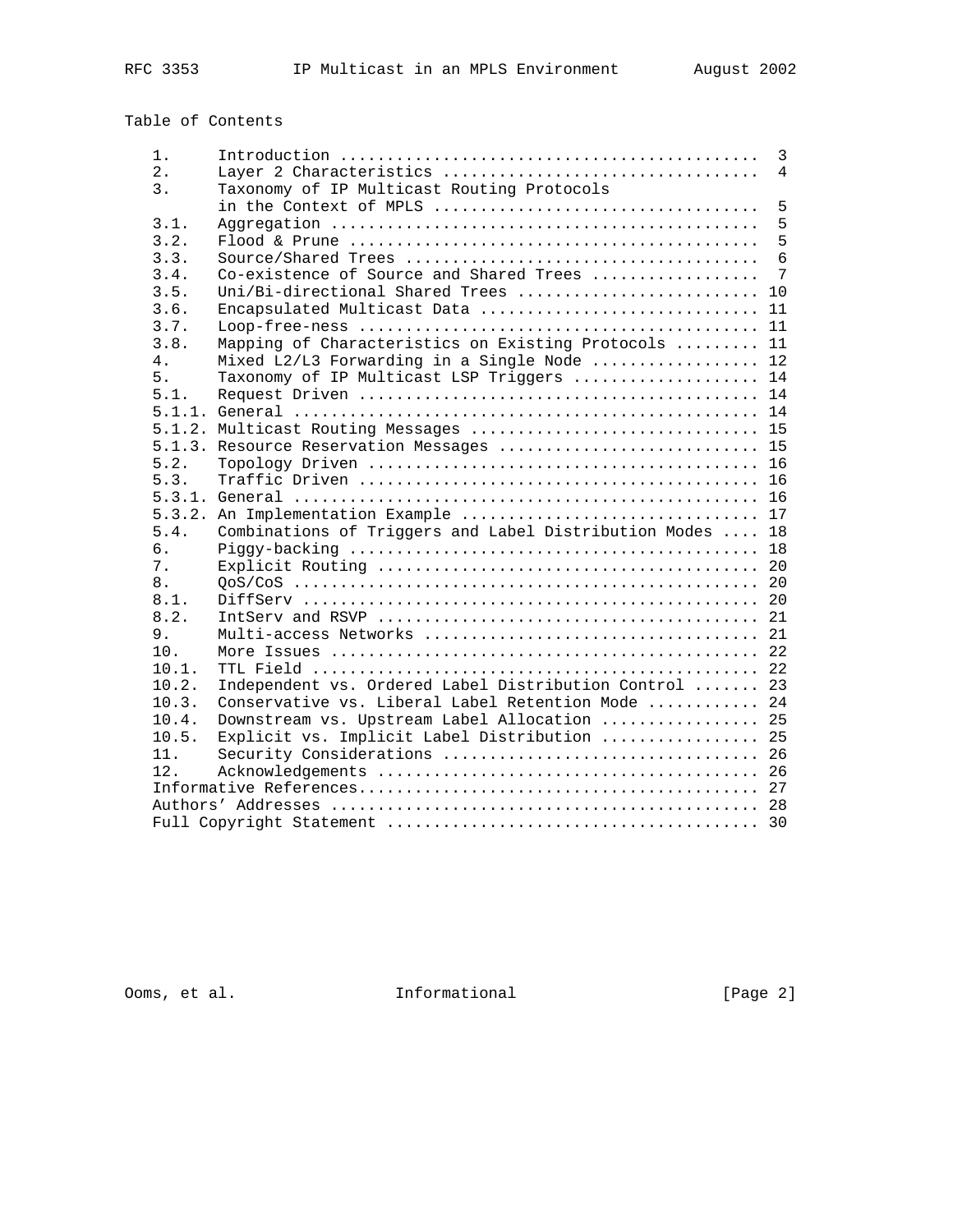Table of Abbreviations

| ATM                                                                                                             | Asynchronous Transfer Node                        |
|-----------------------------------------------------------------------------------------------------------------|---------------------------------------------------|
| CBT                                                                                                             | Core Based Tree                                   |
| Cos                                                                                                             | Class of Service                                  |
| DLCI                                                                                                            | Data Link Connection Identifier                   |
|                                                                                                                 | DRrecv Designated Router of the receiver          |
| DRsend                                                                                                          | Designated Router of the sender                   |
| DVMRP                                                                                                           | Distant Vector Multicast Routing Protocol         |
| FR                                                                                                              | Frame Relay                                       |
| IGMP                                                                                                            | Internet Group Management Protocol                |
| ΙP                                                                                                              | Internet Protocol                                 |
| L2                                                                                                              | layer 2 (e.g. ATM, Frame Relay)                   |
| L3                                                                                                              | layer 3 (e.g. IP)                                 |
| LSP                                                                                                             | Label Switched Path                               |
| LSR                                                                                                             | Label Switching Router                            |
| LSRd                                                                                                            | Downstream LSR                                    |
| LSRu                                                                                                            | Upstream LSR                                      |
| MOSPF                                                                                                           | Multicast OSPF                                    |
| mp2mp                                                                                                           | multipoint-to-multipoint                          |
| MRT                                                                                                             | Multicast Routing Table                           |
| p2mp                                                                                                            | point-to-multipoint                               |
|                                                                                                                 | PIM-DM Protocol Independent Multicast-Dense Mode  |
|                                                                                                                 | PIM-SM Protocol Independent Multicast-Sparse Mode |
| 0oS and the control of the control of the control of the control of the control of the control of the control o | Quality of Service                                |
| RP                                                                                                              | Rendezvous Point                                  |
|                                                                                                                 | RPT-bit RP Tree bit [DEER]                        |
| <b>RSVP</b>                                                                                                     | Resource reSerVation Protocol                     |
|                                                                                                                 | SPT-bit Shortest Path Tree [DEER]                 |
| SSM                                                                                                             | Source Specific Multicast                         |
| TCP                                                                                                             | Transmission Control Protocol                     |
| UDP                                                                                                             | User Datagram Protocol                            |
| VC                                                                                                              | Virtual Circuit                                   |
| VCI                                                                                                             | Virtual Circuit Identifier                        |
| VP                                                                                                              | Virtual Path                                      |
| VPI                                                                                                             | Virtual Path Identifier                           |

#### 1. Introduction

 In an MPLS cloud the routes are determined by a L3 routing protocol. These routes can then be mapped onto L2 paths to enhance network performance. Besides this, MPLS offers a vehicle for enhanced network services such as QoS/CoS, traffic engineering, etc.

 Current unicast routing protocols generate a same (optimal) shortest path in steady state for a certain (source, destination) pair. Remark that unicast protocols can behave slightly different with regard to equal cost paths.

Ooms, et al. Informational [Page 3]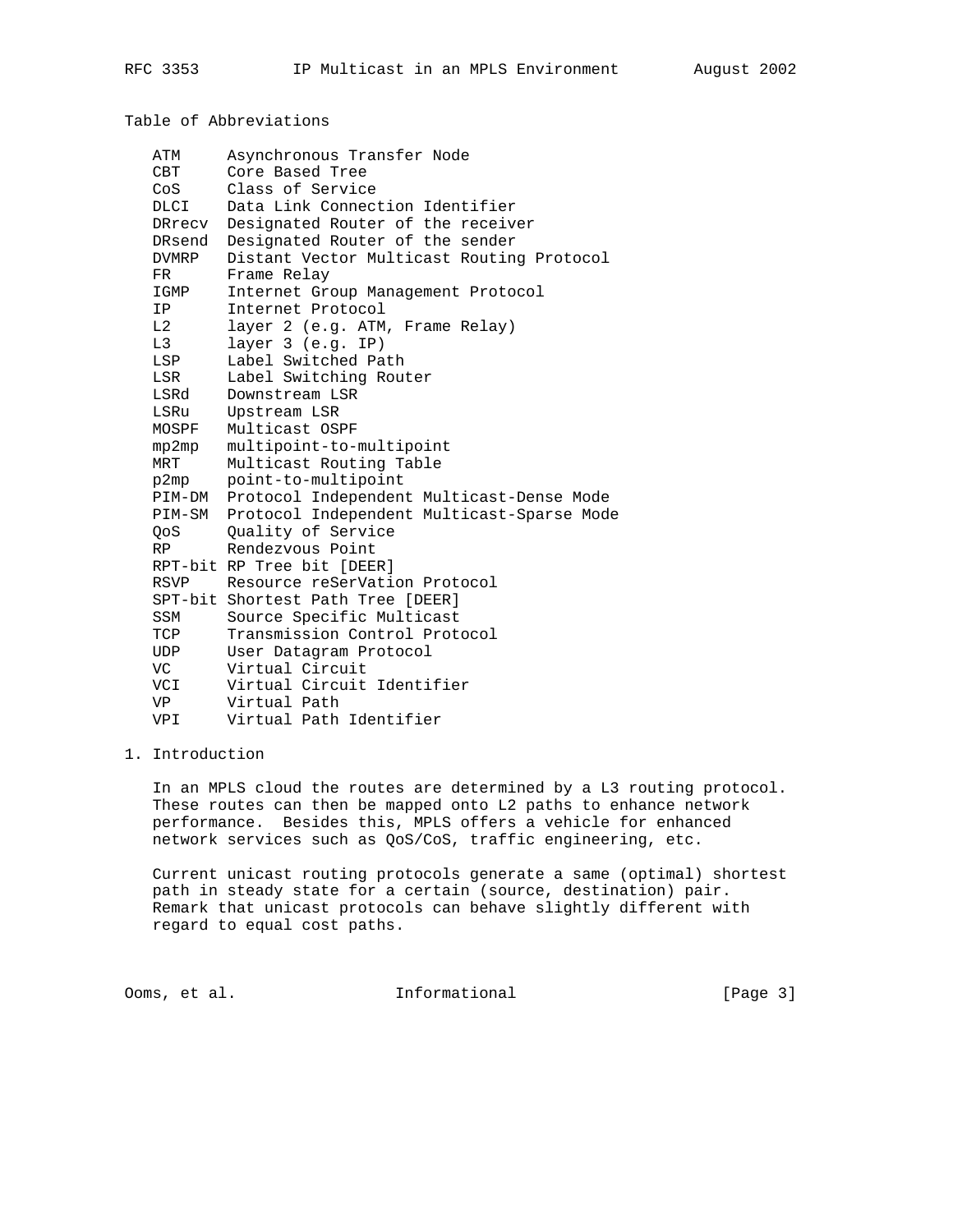For multicast, the optimal solution (minimum cost to interconnect N nodes) would impose a Steiner tree computation. Unfortunately, no multicast routing protocol today is able to maintain such an optimal tree. Different multicast protocols will therefore, in general, generate different trees.

 The discussion is focused on intra-domain multicast routing protocols. Aspects of inter-domain routing are beyond the scope of this document.

2. Layer 2 Characteristics

 Although MPLS is multiprotocol both at L3 and at L2, in practice IP is the only considered L3 protocol. MPLS can run on top of several L2 technologies (PPP/Sonet, Ethernet, ATM, FR, ...).

 When label switching is mapped on L2 switching capabilities (e.g. VPI/VCI is used as label), attention is mainly focused on the mapping to ATM [DAVI]. ATM offers high switching capacities and QoS awareness, but in the context of MPLS it poses several limitations which are described in [DAVI]. Similar considerations are made for Frame Relay on L2 in [CONT]. The limitations can be summarized as:

- Limited Label Space: either the standardized or the implemented number of bits available for a label can be small (e.g. VPI/VCI space, DLCI space), limiting the number of LSPs that can be established.
- Merging: some L2 technologies or implementations of these technologies do not support multipoint-to-point and/or multipoint-to-multipoint 'connections', obstructing the merging of LSPs.
- TTL: L2 technologies do not support a 'TTL-decrement' function.

 All three limitations can impact the implementation of multicast in MPLS as will be described in this document.

 When native MPLS is deployed the above limitations vanish. Moreover on PPP and Ethernet links the same label can be used at the same time for a unicast and a multicast LSP because different EtherTypes for MPLS unicast and multicast are defined [ROSE].

Ooms, et al. Informational [Page 4]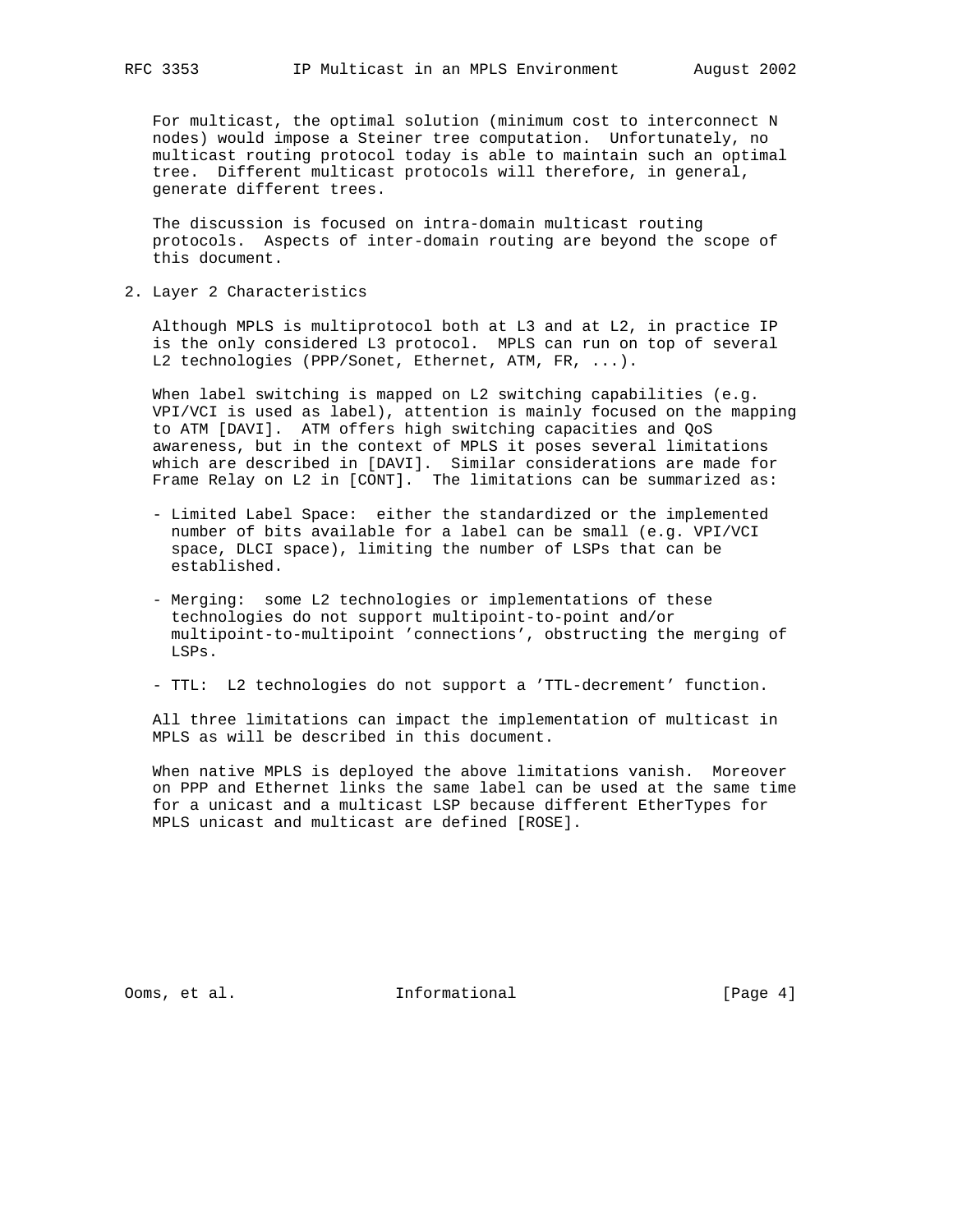3. Taxonomy of IP Multicast Routing Protocols in the Context of MPLS

 At the moment, an abundance of IP multicast routing protocols is being proposed and developed. All these protocols have different characteristics (scalability, computational complexity, latency, control message overhead, tree type, etc...). It is not the purpose of this document to give a complete taxonomy of IP multicast routing protocols, only their characteristics relevant to the MPLS technology will be addressed.

The following characteristics are considered:

- Aggregation
- Flood & Prune
- Source/Shared trees
- Co-existence of Source and Shared Trees
- Uni/Bi-directional shared trees
- Encapsulated multicast data
- Loop-free-ness

 The discussion of these characteristics will not lead to the selection of one superior multicast routing protocol. It is not impossible that different IP multicast routing protocols will be deployed in the Internet.

3.1. Aggregation

 In unicast different destination addresses are aggregated to one entry in the routing table, yielding one FEC and one LSP.

 The granularity of multicast streams is (\*, G) for a shared tree and (S, G) for a source tree, S being the source address and G the multicast group address. Aggregation of multicast trees with different multicast 'destination' addresses on one LSP is a subject for further study.

3.2. Flood & Prune

 To establish a multicast tree some IP multicast routing protocols (e.g. DVMRP, PIM-DM) flood the network with multicast data. The branches can then be pruned by nodes which do not want to receive the data of the specific multicast group. This process is repeated periodically.

 Flood & Prune multicast routing protocols have some characteristics which significantly differ from unicast routing protocols:

Ooms, et al. **Informational** [Page 5]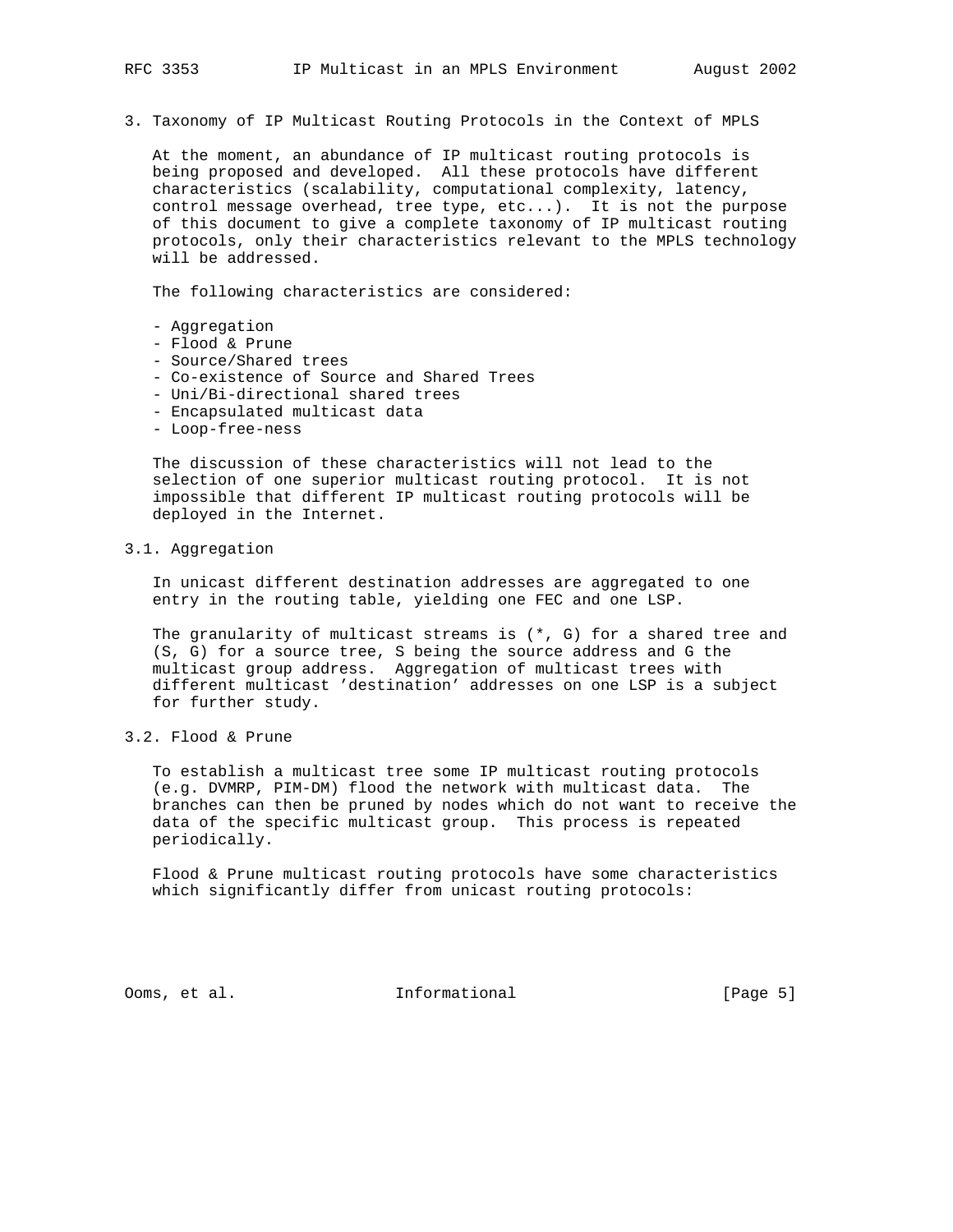- a) Volatile. Due to the Flood & Prune nature of the protocol, very volatile tree structures are generated. Solutions to map a dynamic L3 p2mp tree to a L2 p2mp LSP need to be efficient in terms of signaling overhead and LSP setup time. The volatile L2 LSP will consume a lot of labels throughout the network, which is a disadvantage when label space is limited.
- b) Traffic-driven. The router only creates state for a certain group when data arrives for that group. Routers also independently decide to remove state when an inactivity timer expires.
	- Thus LSPs can not be pre-established as is usually done in unicast. To minimize the time between traffic arrival and LSP establishment a fast LSP setup method is favorable.
	- Since creation and deletion of a L3 route at each node is triggered by traffic, this suggests that the LSP associated with the route be setup and torn down in a traffic-driven manner as well.
	- If an LSR does not support L3 forwarding this traffic-driven nature even requires that the upstream LSR takes the initiative to create an LSP (Upstream Unsolicited or Downstream on Demand label advertisement).
- 3.3. Source/Shared Trees

 IP multicast routing protocols create either source trees (S, G), i.e. a tree per source (S) and per multicast group (G), or shared trees (\*, G), i.e. one tree per multicast group (Figure 1).



Figure 1. Shared tree and Source trees

 The advantage of using shared trees, when label switching is applied, is that shared trees consume less labels than source trees (1 label per group versus 1 label per source and per group).

Ooms, et al. **Informational** [Page 6]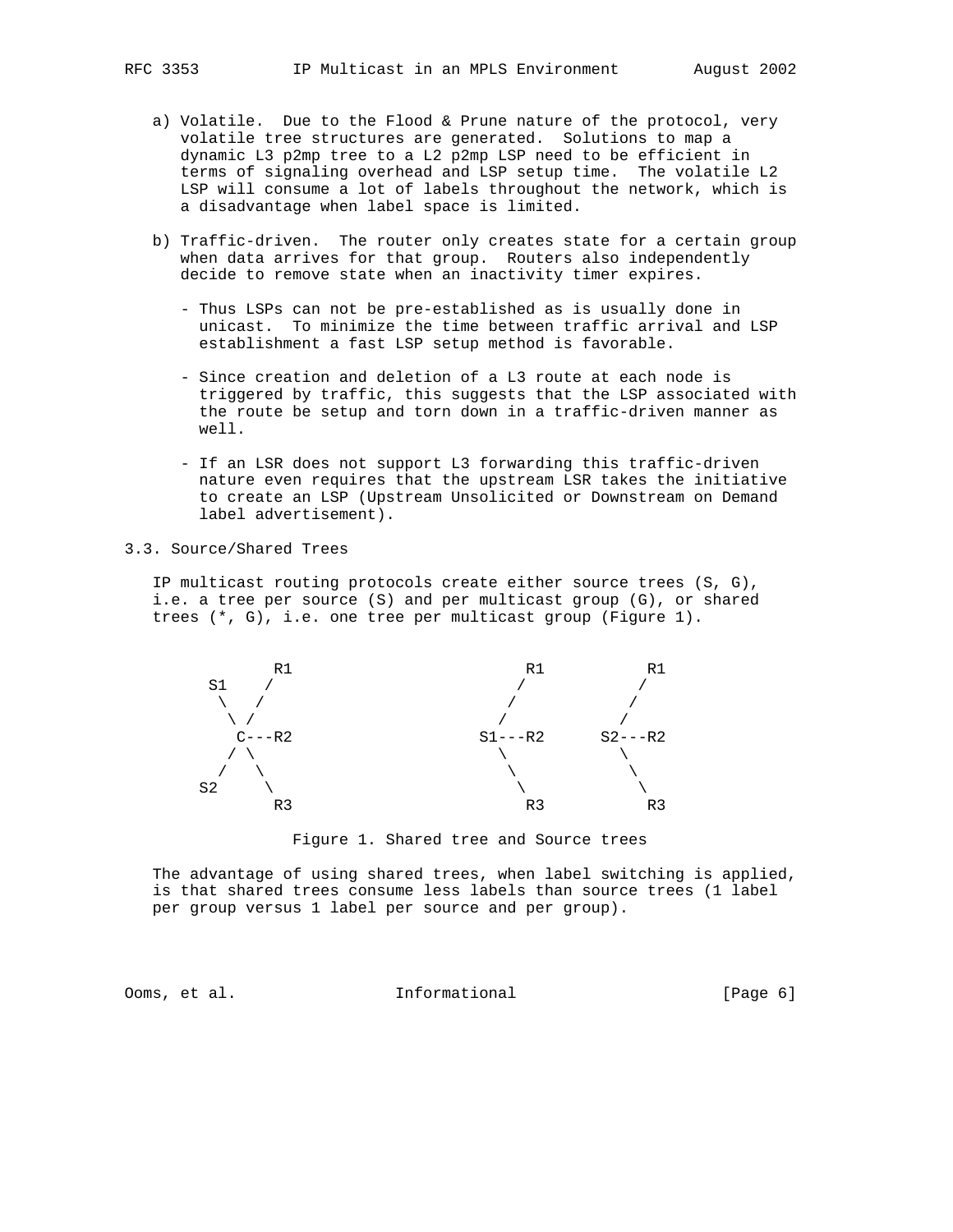However, mapping a shared tree end-to-end on L2 implies setting up multipoint-to-multipoint (mp2mp) LSPs. The problem of implementing mp2mp LSPs boils down to the merging problem discussed earlier.

 Note that in practice shared trees are often only used to discover new sources of the group and a switchover to a source tree is made at very low bitrates.

3.4. Co-existence of Source and Shared Trees

 Some protocols support both source and shared trees (e.g. PIM-SM) and one router can maintain both  $(*, G)$  and  $(S, G)$  state for the same group G. Two cases of state co-existence are described below. Assume topologies with senders Si and receivers Ri. RP is the Rendezvous Point. Ni are LSRs. The numbers are the interface numbers, "Reg" is the Register interface. All IGMP and PIM Join/Prune messages are shown in the figures. It is also indicated whether the RPT-bit is set for the (S, G) state.

 1) Figure 2 shows a switchover from shared to source tree. Assume that the shortest path from R1 to RP is via N1-N2-N5. N1, the Designated Router of receiver R1 (DRrecv), decides to initiate a source tree for source S1. After the arrival of data via the source tree in N2, N2 will send a prune to N5 for source S1. State co-existence occurs in the node where the overlap of shared and source tree starts (N2) and in the node where S1 does not need forwarding on the shared tree anymore (N5).



Figure 2

Ooms, et al. Informational [Page 7]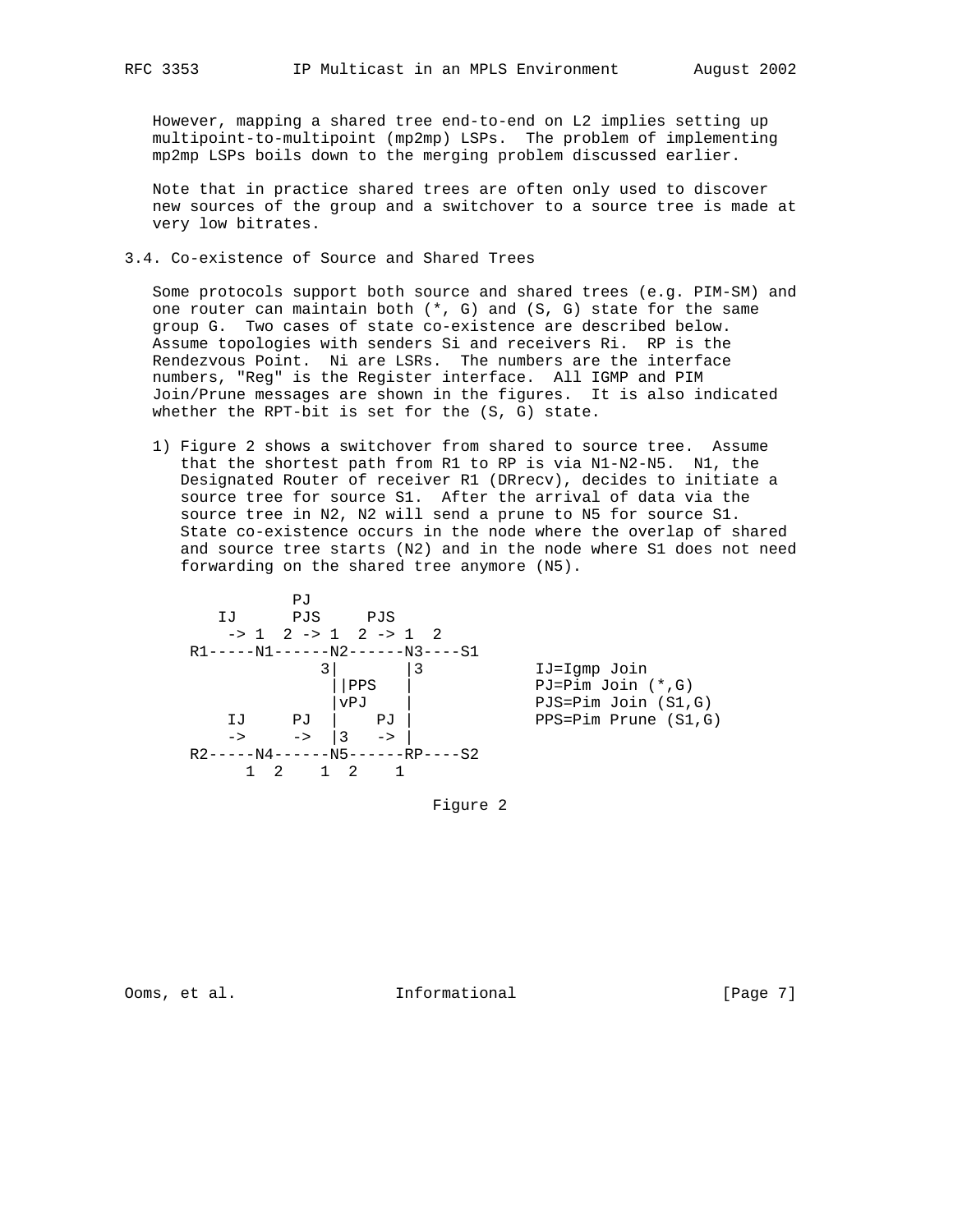The multicast routing states created in the Multicast Routing Table (MRT) are:

```
 in RP: (*,G):Reg->1 (i.e. incoming itf=Reg; outgoing itf=1)
 in N1: (*,G):2->1
 in N2: (*,G):3->1
       (S1,G):2->1
 in N3: (S1,G):2->Reg,1
 in N4: (*,G):2->1
 in N5: (*,G):2->1,3
        (S1,G)RPT-bit:2->1
```
 2) Figure 3 shows that even without a switchover, state co-existence can occur. Multicast traffic from a sender will create (S, G) state in the Designated Router of the sender (DRsend; N3 in Figure 3 is the DRsend of S). Each node on a shared-tree has (\*, G) state. Thus an on-tree DRsend has both (\*, G) and (S, G) state. If the DRsend is on-tree it will also send a prune for S towards the RP, creating (S, G) state in all nodes until the first router which has a branch (N1 and N2 in Figure 3).

```
 S
 PPS PPS |
 PJ PJ PJ |2 PJ IJ
1 <- 1 3<- <- | <- <- <- PJ=Pim Join
 RP------N1----N2----N3----N4----R1 IJ=Igmp Join
\uparrow | 2 1 2 1 3 1 2 PPS=Pim Prune (S,G)
        PJ|| IJ
        1 | \leqN5---R2 2
```
Figure 3

The multicast routing states created in the MRT are:

 in RP: (\*,G):Reg->1 (i.e. incoming itf=Reg; outgoing itf=1) in N1:  $(*$ , G):  $1->2, 3$  $(S,G)$ RPT-bit: $1->2$  in N2: (\*,G):1->2 (S,G)RPT-bit:1->none in N3: (\*,G):1->3  $(S,G):2->Reg,3$  in N4: (\*,G):1->2 in N5: (\*,G):1->2

Ooms, et al. **Informational** [Page 8]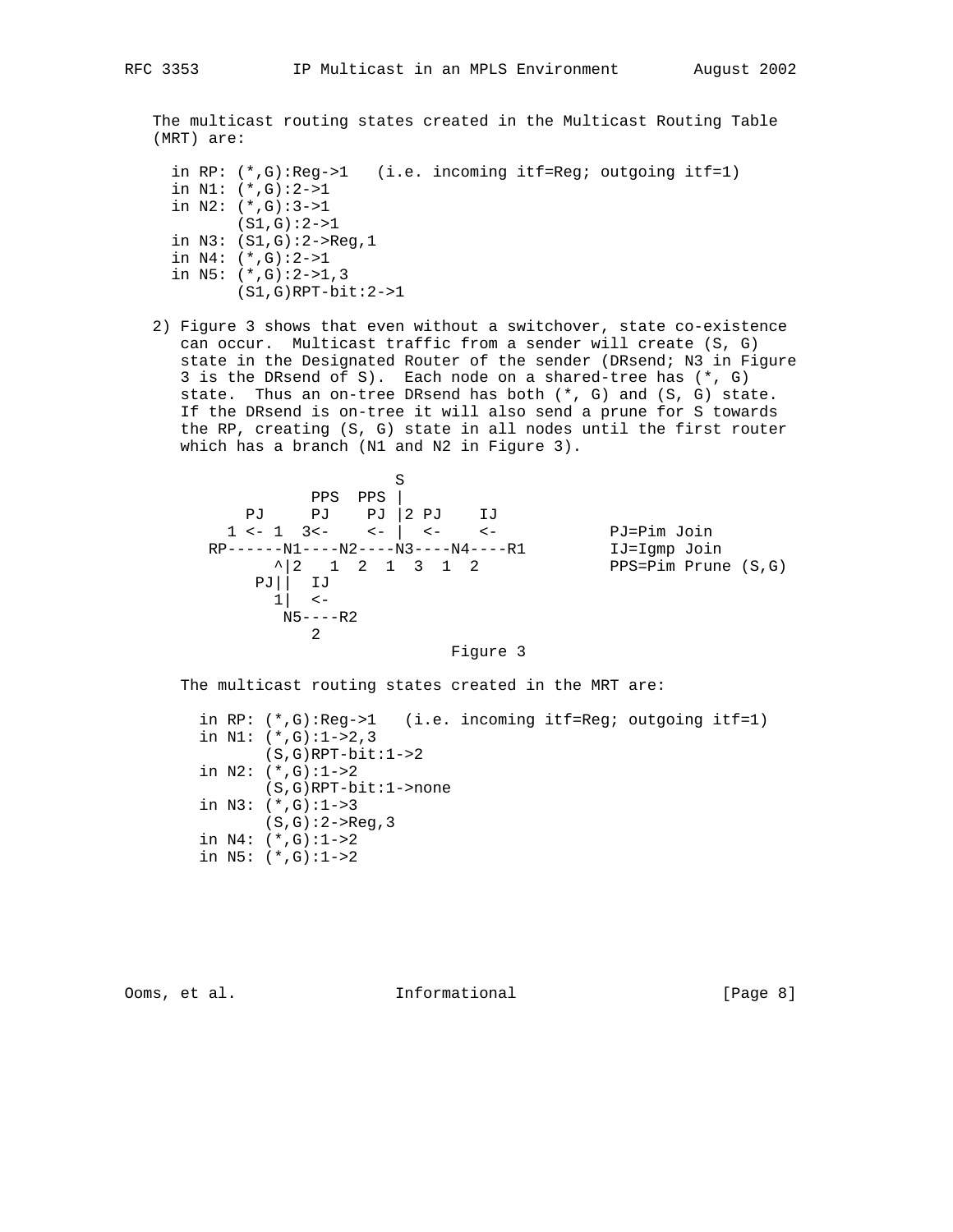In the examples one can observe that two types of state co existence occur:

- 1) (S, G) with RPT-bit not set (N2 in Figure 2, N3 in Figure 3). The (\*, G) and (S, G) state have different incoming interfaces, but some common outgoing interfaces. It is possible that the traffic of S arrives on both the (\*, G) and (S, G) interfaces. In normal L3 forwarding the (S, G)SPT-bit entry prohibits the forwarding of the traffic from S arriving on the (\*, G) incoming interface. The traffic of S can only temporarily arrive on the incoming interfaces of both the (\*, G) and (S, G) entries (until N5 in Figure 2 and N1 in Figure 3 have processed the prune messages). To avoid the temporary forwarding of duplicate packets L3 forwarding can be applied in this type of node. If one does not mind the temporary duplicate packets L2 forwarding can be applied. In this case the  $(*, G)$  and  $(S, G)$  streams have to be merged into the (\*, G) LSP on their common outgoing interfaces.
- 2) (S, G) with RPT-bit set (N5 in Figure 2, N1 in Figure 3). The (\*, G) and (S, G) state have the same incoming interface. The (S, G) traffic must be extracted from the (\*, G) stream. In MPLS this state co-existence can be handled in several ways. Four approaches to this problem will be described:
	- a) A first method to handle this state co-existence is to terminate the LSPs and forward all traffic of this group at L3. However a return to L3 can be avoided in case a (S, G) entry without an outgoing interface is added to the MRT (N2 in Figure 3). This entry will only receive traffic temporarily. In this particular case one could ignore the (S, G) state and maintain the existing (\*, G) LSP, the disadvantage being duplicate traffic for a very short time.
	- b) A second approach is to assign source specific labels on the nodes of the shared tree. Multiple labels will be associated with one (\*, G) entry, corresponding to one label per active source. Since the nodes only know which sources are active when traffic from these sources arrives, the LSPs cannot be pre-established and a fast LSP setup method is favorable.
	- c) A third way is that only source trees are labelswitched and that traffic on the shared tree is always forwarded at L3. This assumes that the shared tree is only used as a way for the receivers to find out who the sources are. By configuring a low bitrate switchover threshold, one can ensure that the receivers switchover to source trees very quickly.

Ooms, et al. **Informational** [Page 9]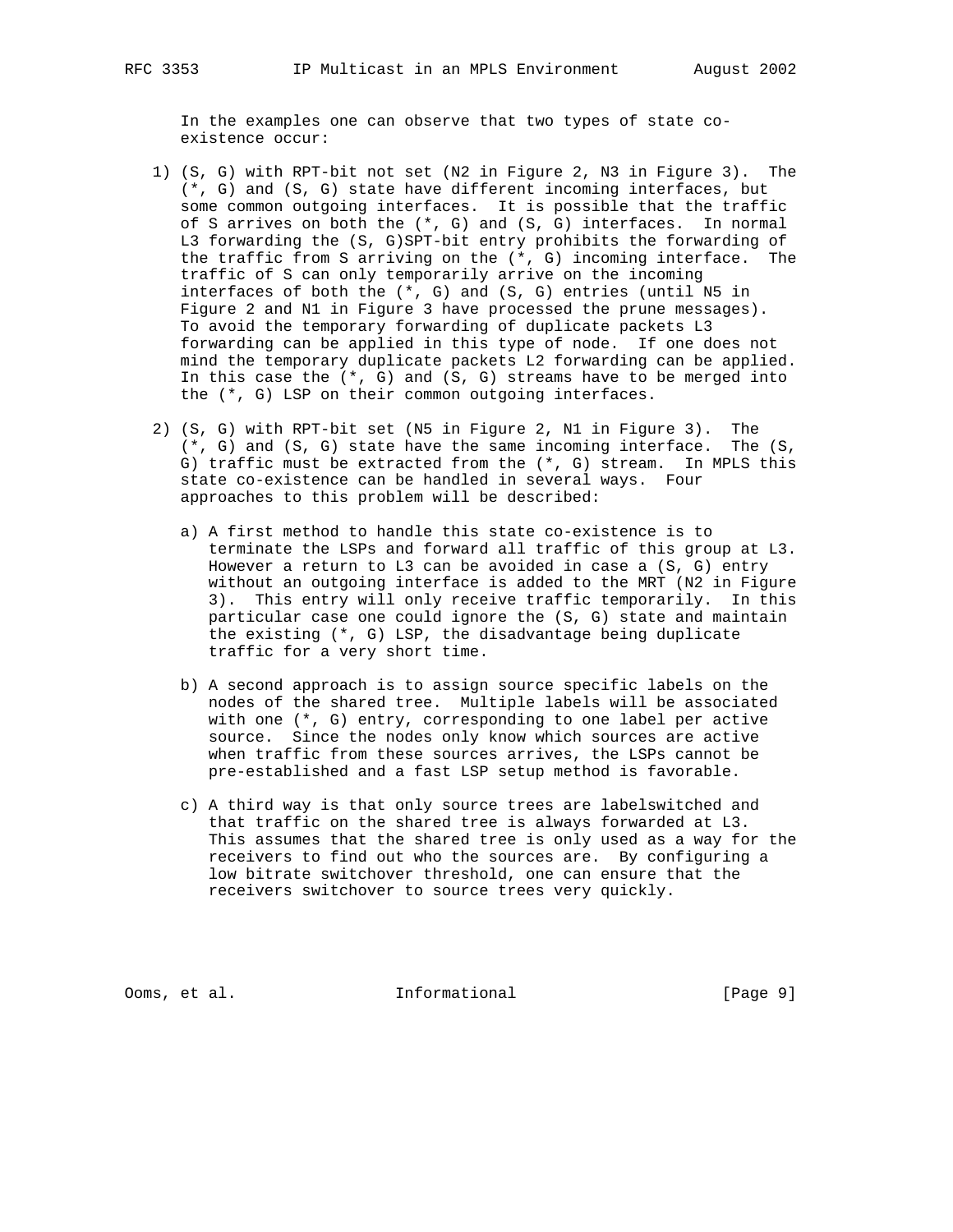d) In the fourth approach, an LSR which has (S, G) RPT-bit state with a non-null oif, advertises a label for (S, G) to the upstream LSR and this label advertisement is then propagated by each upstream LSR towards the RP. In this way a dedicated LSP is created for (S, G) traffic from the RP to the LSR with the (S, G) RPT-bit state. In the latter LSR, the (S, G) LSP is merged onto the (\*, G) LSP for the appropriate outgoing interfaces. This ensures that (S, G) packets traveling on the shared tree do not make it past any LSR which has pruned S.

#### 3.5. Uni/Bi-directional Shared Trees

 Bidirectional shared trees (e.g. CBT [BALL]) have the disadvantage of creating a lot of merging points (M) in the nodes (N) of the shared tree. Figure 4 shows these merging points resulting from 2 senders S1 and S2 on a bidirectional tree.



 Figure 4. Multicast traffic flows from 2 senders on a bidirectional tree

 In Figure 5 the same situation for unidirectional shared trees is depicted. In this case the data of the senders is tunneled towards the root node R, yielding only a single merging point, namely the root of the shared tree itself.



 Figure 5. Multicast traffic flows from 2 senders on a unidirectional tree

Ooms, et al. Informational [Page 10]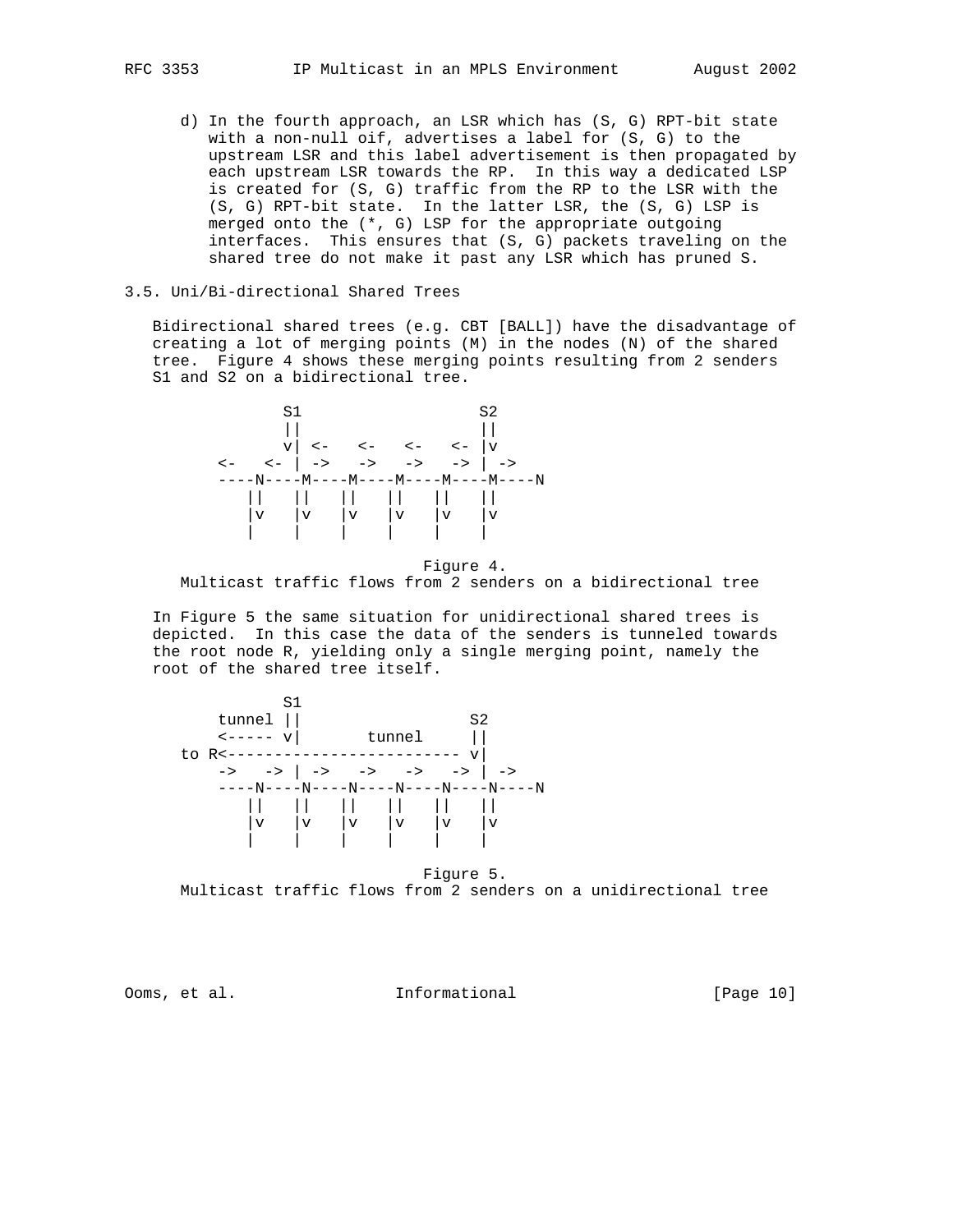#### 3.6. Encapsulated Multicast Data

 Sources of unidirectional shared trees and non-member sources of bidirectional shared trees encapsulate the data towards the root node. The data is then decapsulated in the root node. The encapsulation and decapsulation of multicast data are L3 processes.

 Thus in case of encapsulation/decapsulation a path can never be mapped onto an end-to-end LSP: the traffic can not be forwarded on L2 on the Register interface of the DRsend (encapsulation), nor can it cross the root (decapsulation) at L2.

Remarks:

- 1) If the LSR supports mixed L2/L3 forwarding (section 4), the (S, G) traffic in DRsend can still be forwarded at L2 on all outgoing interfaces other than the Register interface.
- 2) The encapsulated traffic can also benefit from MPLS by label switching the tunnels.
- 3) If the root node decides to join the source (to avoid encapsulation/decapsulation), an end-to-end (S, G) LSP can be constructed.
- 3.7. Loop-free-ness

 Multicast routing protocols which depend on a unicast routing protocol suffer from the same transient loops as the unicast protocols do, however the effect of loops will be much worse in the case of multicast. The reason being, each time a multicast packet goes around a loop, copies of the packet may be emitted from the loop if branches exist in the loop.

 Currently loop detection is a configurable option in LDP and a decision on the mechanism for loop prevention is postponed.

3.8. Mapping of Characteristics on Existing Protocols

 The above characteristics are summarized in Table 1 for a non-exhaustive list of existing IP multicast routing protocols: DVMRP [PUSA], MOSPF [MOY], CBT [BALL], PIM-DM [ADAM], PIM-SM [DEER], SSM [HOLB], SM [PERL].

Ooms, et al. 10. Informational 1. [Page 11]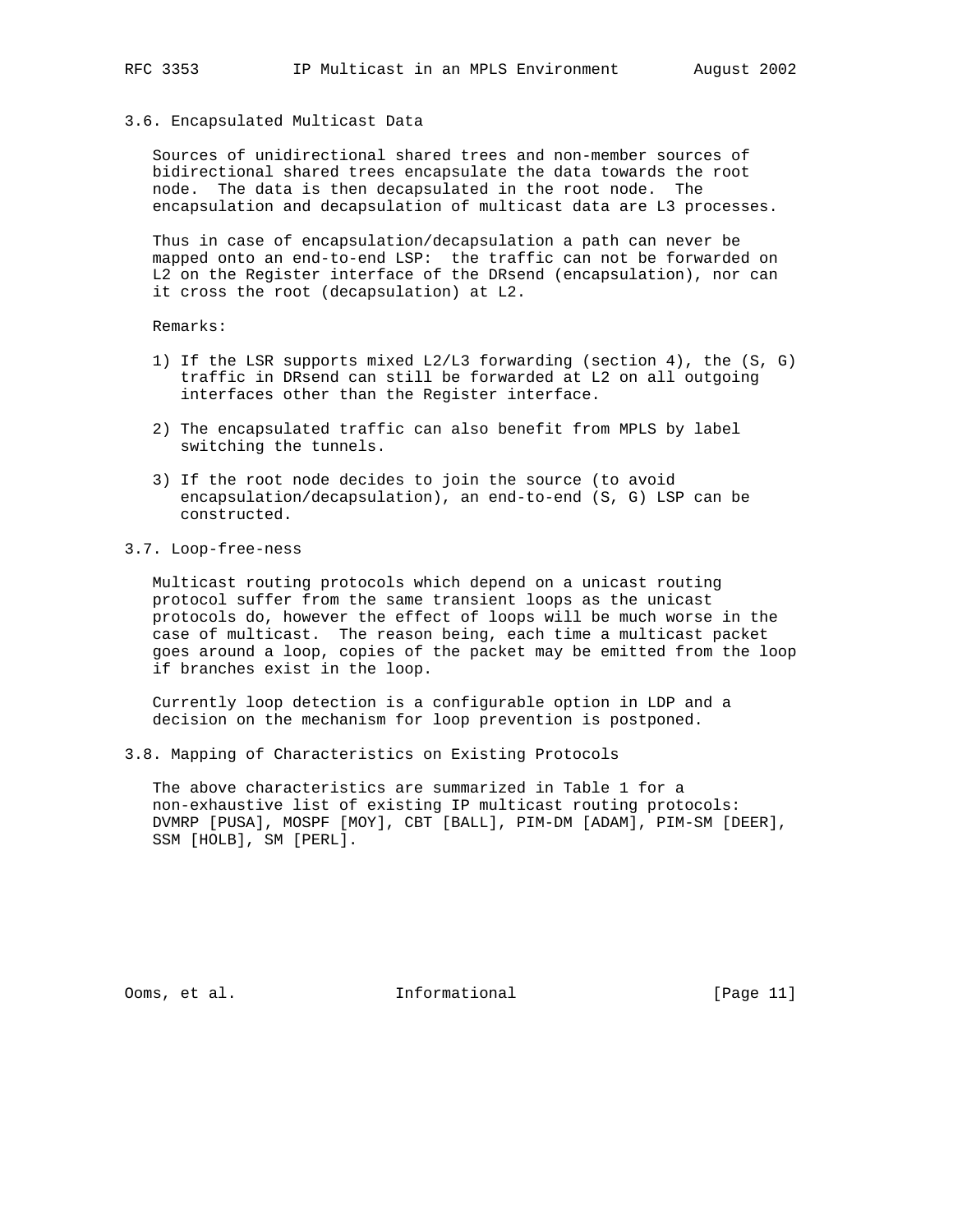|                        | <b>DVMRP</b> | MOSPF CBT |                                          | PIM-DM PIM-SM SSM |     |     | SM            |  |
|------------------------|--------------|-----------|------------------------------------------|-------------------|-----|-----|---------------|--|
| Aqqreqation            | l no         | no        | no                                       | no                | no  | no  | no            |  |
| Flood & Prune          | yes          | no        | no                                       | yes               | no  | no  | option        |  |
| Tree Type              |              |           | source   source   shared   source   both |                   |     |     | source shared |  |
| State Co-existence no  |              | no        | no                                       | no                | yes | no  | no            |  |
| Uni/Bi-directional N/A |              | N/A       | bi                                       | N/A               | uni | uni | bi            |  |
| Encapsulation          | no           | no        | yes                                      | no                | yes | no  | yes           |  |
| Loop Free              | no           | no        | no                                       | no                | no  | no  | no            |  |
|                        |              |           |                                          |                   |     |     |               |  |

Table 1. Taxonomy of IP Multicast Routing Protocols

 From Table 1 one can derive e.g. that DVMRP will consume a lot of labels when the Flood & Prune L3 tree is mapped onto a L2 tree. Furthermore since DVMRP uses source trees it experiences no merging problem when label switching is applied. The table can be interpreted in the same way for the other protocols.

4. Mixed L2/L3 Forwarding in a Single Node

 Since unicast traffic has one incoming and one outgoing interface the traffic is either forwarded at L2 OR at L3 (Figure 6). Because multicast traffic can be forwarded to more than one outgoing interface one can consider the case that traffic to some branches is forwarded on L2 and to other branches on L3 (Figure 7).



Figure 6. Unicast forwarding on resp. L3 or L2

Ooms, et al. Informational [Page 12]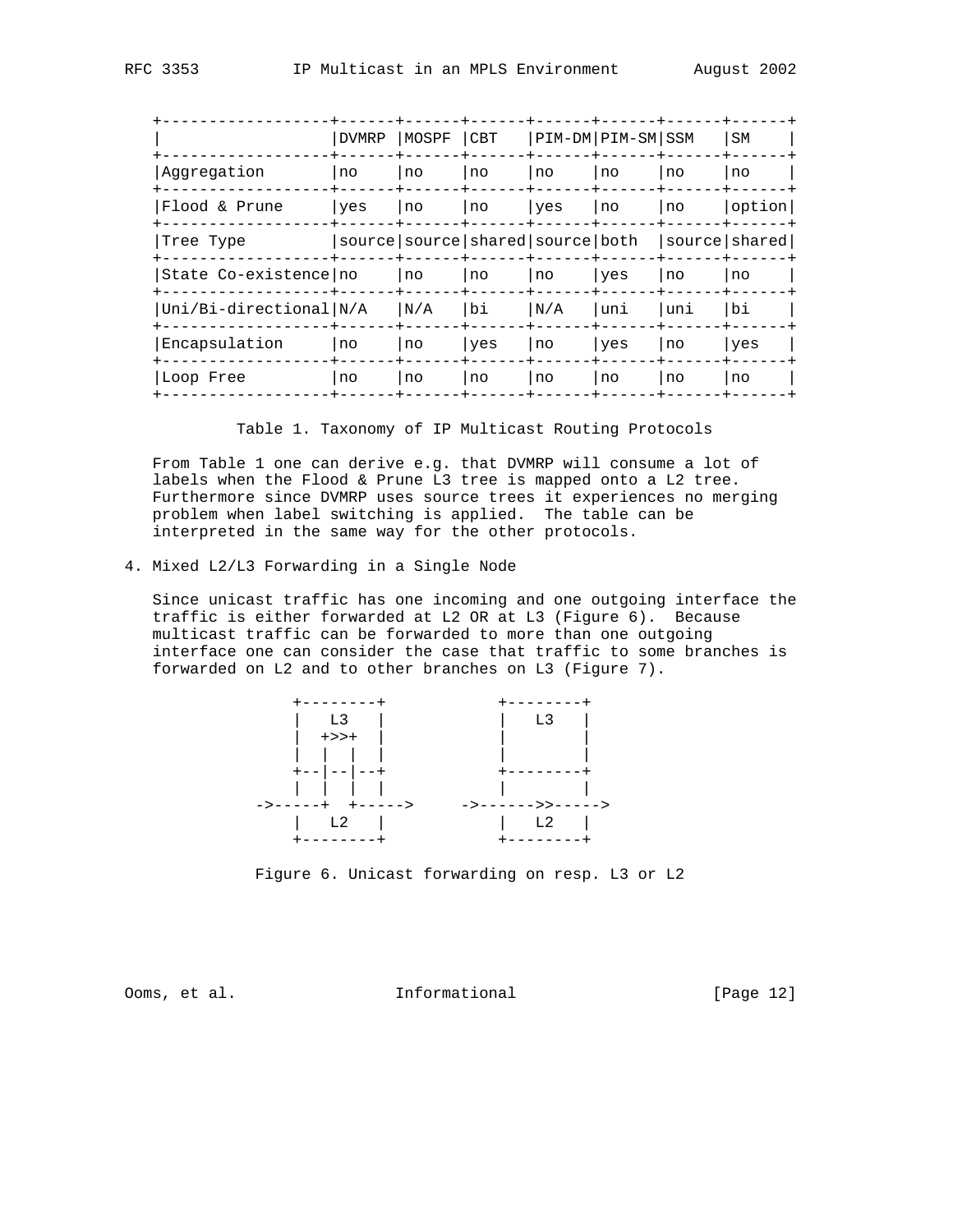

Figure 7. Multicast forwarding on resp. L3, mixed L2/L3 or L2

 Nodes that support this 'mixed L2/L3 forwarding' feature allow splitting of a multicast tree into branches in which some are forwarded at L3 while others are switched at L2.

 The L3 forwarding has to take care that the traffic is not forwarded on those branches that already get their traffic on L2. This can be accomplished by e.g. providing an extra bit in the Multicast Routing Table.

 Although the mixed L2/L3 forwarding requires processing of the traffic at L3, the load on the L3 forwarding engine is generally less than in a pure L3 node.

 Supporting this 'mixed L2/L3 forwarding' feature has the following advantages:

 a) Assume LSR A (Figure 8) is an MPLS edge node for the branch towards LSR B and an MPLS core node for the branch towards LSR C. The mixed L2/L3 forwarding allows that the branch towards C is not disturbed by a return to L3 in LSR A.



Figure 8. Mixed L2/L3 forwarding in node A

Ooms, et al. Informational [Page 13]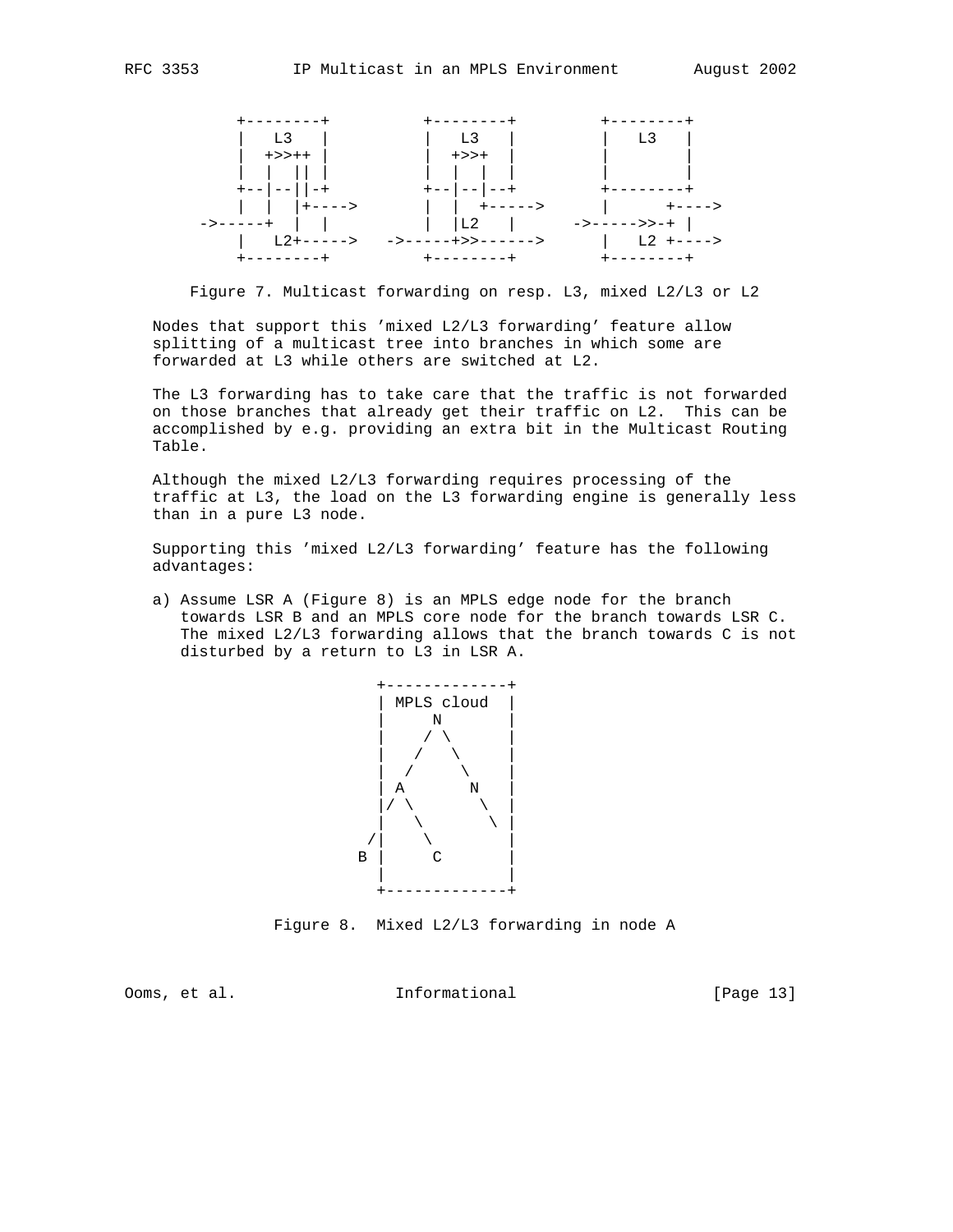- b) Enables the use of the traffic driven trigger with the Downstream Unsolicited or Upstream on Demand label distribution mode, as explained in section 5.3.1.
- 5. Taxonomy of IP Multicast LSP Triggers

 The creation of an LSP for multicast streams can be triggered by different events, which can be mapped on the well known categories of 'request driven', 'topology driven' and 'traffic driven'.

- a) Request driven: intercept the sending or receiving of control messages (e.g. multicast routing messages, resource reservation messages).
- b) Topology driven: map the L3 tree, which is available in the Multicast Routing Table, to a L2 tree. The mapping is done even if there is no traffic.
- c) Traffic driven: the L3 tree is mapped onto a L2 tree when data arrives on the tree.
- 5.1. Request Driven
- 5.1.1. General

 The establishment of LSPs can be triggered by the interception of outgoing (requiring that the label is requested by the downstream LSR) or incoming (requiring that the label is requested by the upstream LSR) control messages. Figure 9 illustrates these two cases.



 Figure 9. Request driven trigger (interception of resp. incoming and outgoing control messages)

Ooms, et al. 10. Informational 1. [Page 14]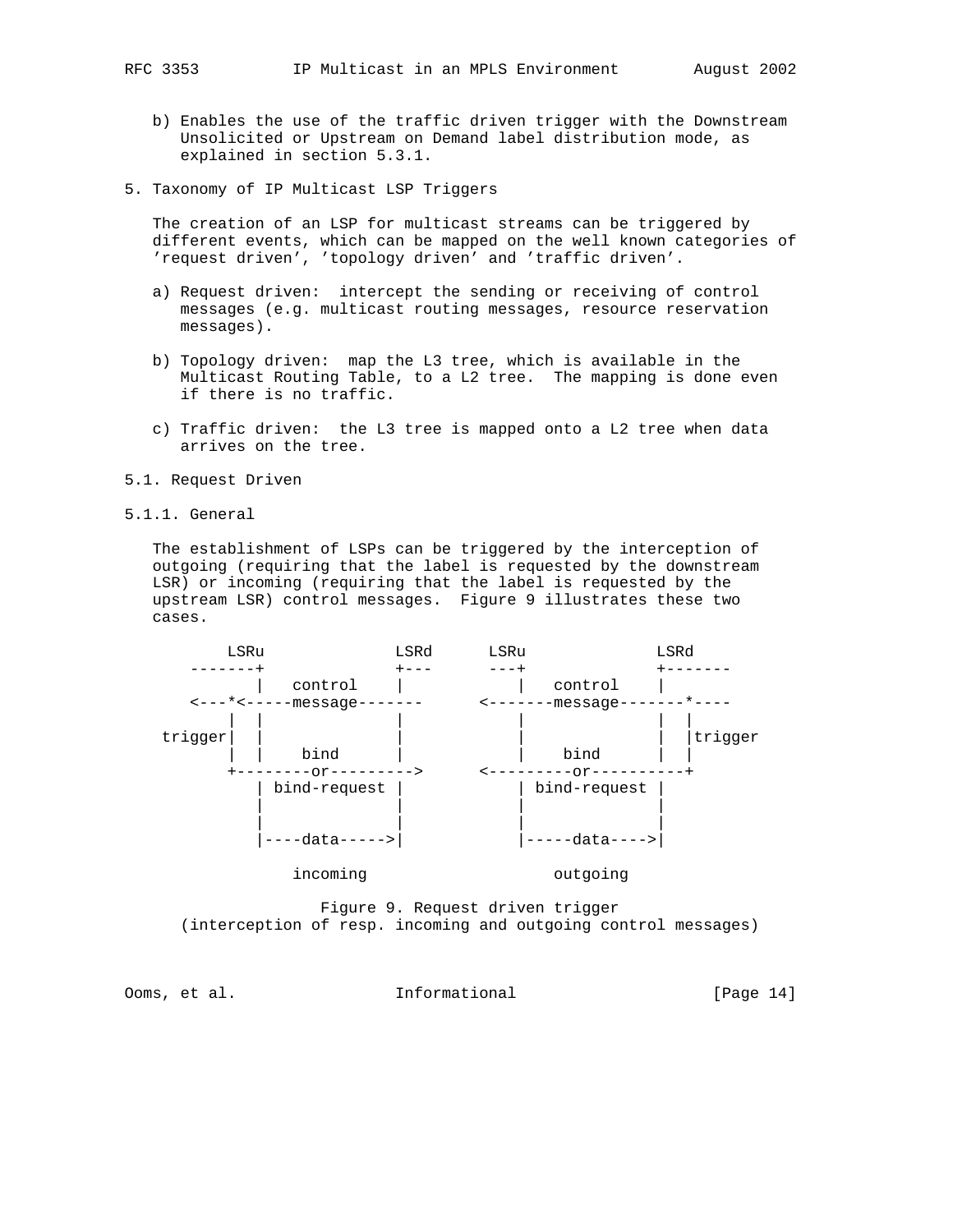The downstream LSR (LSRd) sends a control message to the upstream LSR (LSRu). In the case that incoming control messages are intercepted and the MPLS module in LSRu decides to establish an LSP, it will send an LDP bind (Upstream Unsolicited mode) or an LDP bind request (Downstream on Demand mode) to LSRd.

 Currently, for multicast, we can identify two important types of control messages: the multicast routing messages and the resource reservation messages.

#### 5.1.2. Multicast Routing Messages

 In principle, this mechanism can only be used by IP multicast routing protocols which use explicit signaling: e.g. the Join messages in PIM-SM or CBT. Remark that DVMRP and PIM-DM can be adapted to support this type of trigger [FARI], however, at the cost of modifying the IP multicast routing protocol itself!

 IP multicast routing messages can create both hard states (e.g. CBT Join + CBT Join-Ack) and soft states (e.g. PIM-SM Joins are sent periodically). The latter generates more control traffic for tree maintenance and thus requires more processing in the MPLS module.

 Triggers based on the multicast routing protocol messages have the disadvantage that the 'routing calculations' performed by the multicast routing daemon to determine the Multicast Routing Table are repeated by the MPLS module. The former determines the tree that will be used at L3, the latter calculates an identical tree to be used by L2. Since the same task is performed twice, it is better to create the multicast LSP on the basis of information extracted from the Multicast Routing Table itself (see section 5.2 and 5.3). The routing calculations become more complex for protocols which support a switch-over from a (\*, G) tree to a (S, G) tree because more messages have to be interpreted.

 When a host has a point-to-point connection to the first router one could create 'LSPs up to the end-user' by intercepting not only the multicast routing messages but the IGMP Join/Prune messages ([FENN]) as well.

#### 5.1.3. Resource Reservation Messages

 As is the case for unicast the RSVP Resv message can be used as a trigger to establish LSPs. A source of a multicast group will send an RSVP Path message down the tree, the receivers can then reply with an RSVP Resv message. RSVP scales equally well for multicast as it does for unicast because:

Ooms, et al. 10. Informational 1. [Page 15]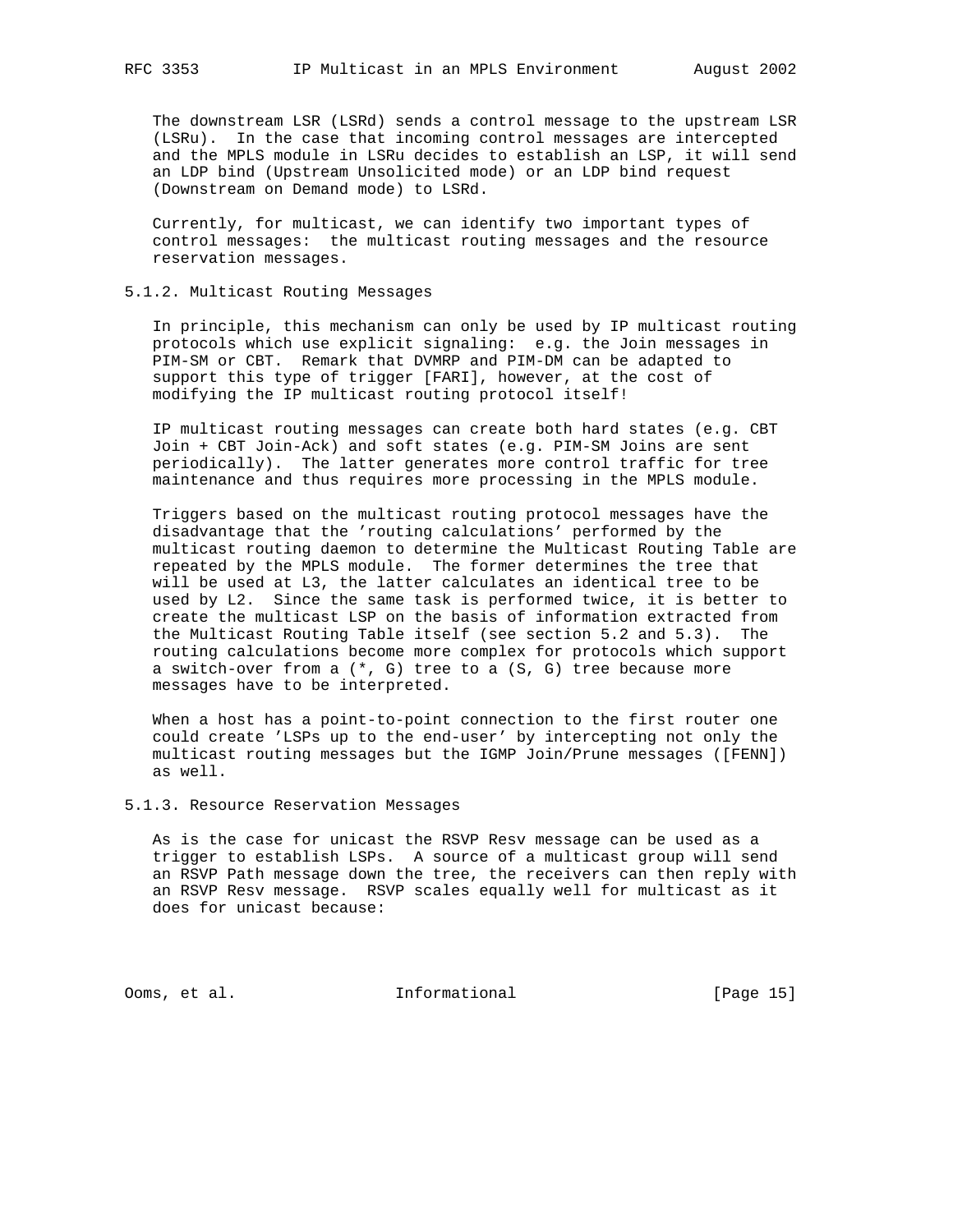- a) RSVP Resv messages can merge.
- b) RSVP Resv messages are only sent up to the first branch which made the required reservation.
- 5.2. Topology Driven

 The Multicast Routing Table (MRT) is maintained by the IP multicast routing protocol daemon. The MPLS module maps this L3 tree topology information to L2 p2mp LSPs.

 The MPLS module can poll the MRT to extract the tree topologies. Alternatively, the multicast daemon can be modified to notify the MPLS module directly of any change to the MRT.

 The disadvantage of this method is that labels are consumed even when no traffic exists.

- 5.3. Traffic Driven
- 5.3.1. General

 A traffic driven trigger method will only construct LSPs for trees which carry traffic. It consumes less labels than the topology driven method, as labels are only allocated when there is traffic on the multicast tree.

 If the mixed L2/L3 forwarding capability (see section 4) is not supported, the traffic driven trigger requires a label distribution mode in which the label is requested by the LSRu (Downstream on Demand or Upstream Unsolicited mode). In Figure 10, suppose an LSP for a certain group exists to LSRd1 and another LSRd2 wants to join the tree. In order for LSRd2 to initiate a trigger, it must already receive the traffic from the tree. This can be either at L2 or at L3. The former case is a chicken and egg problem. The latter case requires a mixed L2/L3 forwarding capability in LSRu to add the L3 branch.

Ooms, et al. 1nformational [Page 16]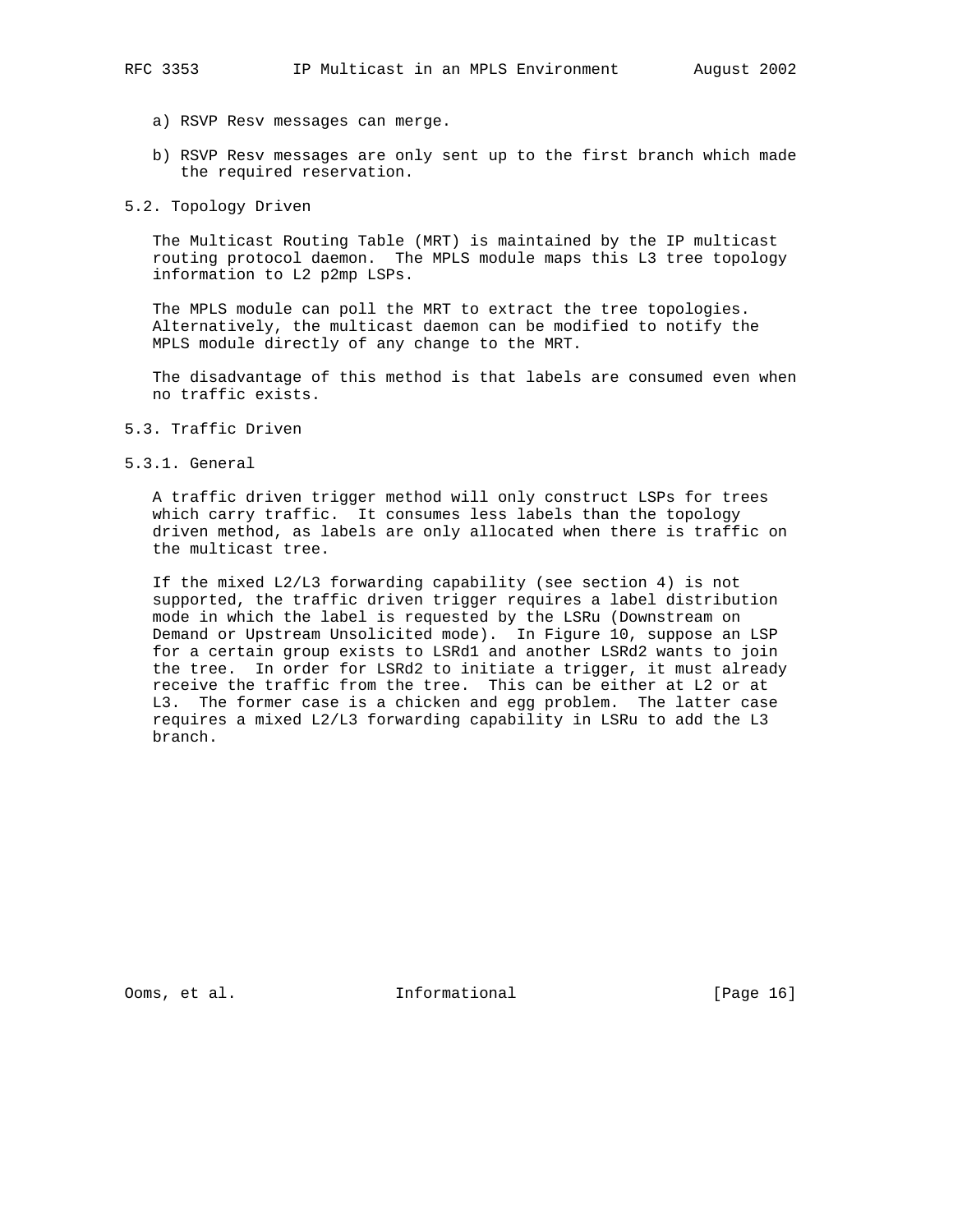

Figure 10. The LSRu has to request the label.

#### 5.3.2. An Implementation Example

 To illustrate that by choosing an appropriate trigger one can conclude that MPLS multicast is independent of the deployed multicast routing protocol, the following implementation example is given.

 Current implementations on Unix platforms of IP multicast routing protocols (DVMRP, PIM) have a Multicast Forwarding Cache (MFC). The MFC is a cached copy of the Multicast Routing Table. The MFC requests an entry for a certain multicast group when it experiences a 'cache miss' for an incoming multicast packet. The missing routing information is provided by the multicast daemon. If at a later point in time something changes to the route (outgoing interfaces added or removed), the multicast daemon will update the MFC.

 The MFC is implemented as a common component (part of the kernel), which makes this trigger very attractive because it can be transparently used for any IP multicast routing protocol.

 Entries in the MFC are removed when no traffic is received for this entry for a certain period of time. When label switching is applied to a certain MFC-entry, the L3 will not see any packets arriving anymore. To retain the normal MFC behavior, the L3 counters of the MFC need to be updated by L2 measurements.

Ooms, et al. **Informational** [Page 17]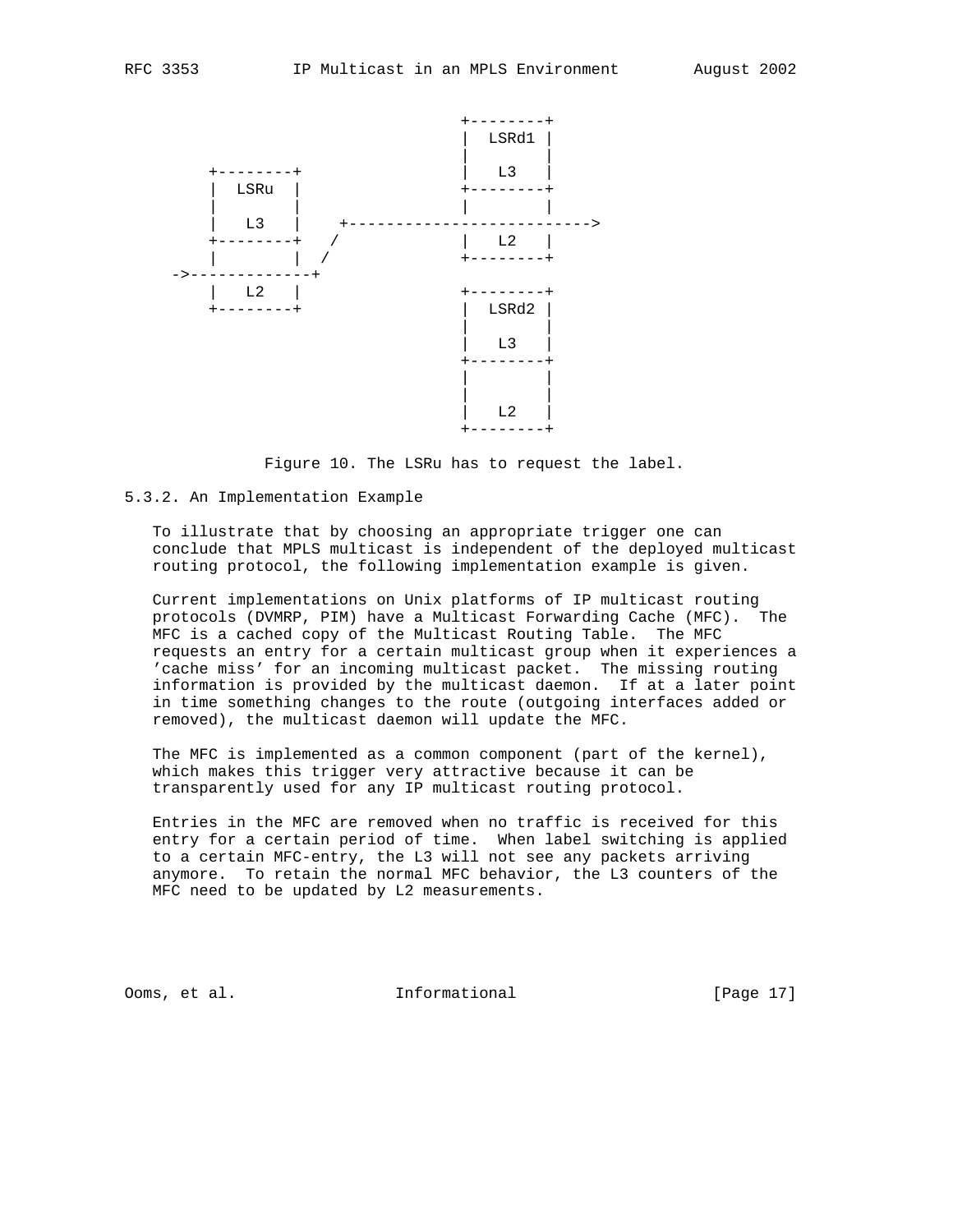### 5.4. Combinations of Triggers and Label Distribution Modes

 Table 2 shows the valid combinations of label distribution modes and trigger types that were discussed in the previous sections. The (X) means that the combination is valid when the mixed L2/L3 forwarding feature is supported in the LSR.

|                                  | label requested by<br>LSRu |   | LSRd                                                                                         |     |  |
|----------------------------------|----------------------------|---|----------------------------------------------------------------------------------------------|-----|--|
|                                  |                            |   | upstream   downstream   downstream   upstream<br>unsolicited on demand unsolicited on demand |     |  |
| Request Driven<br>(incoming msg) | X                          | X |                                                                                              |     |  |
| Request Driven<br>(outgoing msg) |                            |   | X                                                                                            | X   |  |
| Topology Driven                  | X                          | X | X                                                                                            | X   |  |
| Traffic Driven                   | X                          | X | (X)                                                                                          | (X) |  |

Table 2. Valid combinations of triggers and label distribution modes

6. Piggy-backing

 In Figure 9 (outgoing case) one can observe that instead of sending 2 separate messages the label advertisement can be piggy-backed on the existing control messages. For multicast two piggy-back candidates exist:

- a) Multicast routing messages: protocols such as PIM-SM and CBT have explicit Join messages which could carry the label mappings. This approach is described in [FARI]. When different multicast routing protocols are deployed, an extension to each of these protocols has to be defined.
- b) RSVP Resv messages: a label mapping extension object for RSVP, also applicable to multicast, is proposed in [AWDU].

 The pros and cons of piggy-backing on multicast routing messages will be described now.

Ooms, et al. **Informational** [Page 18]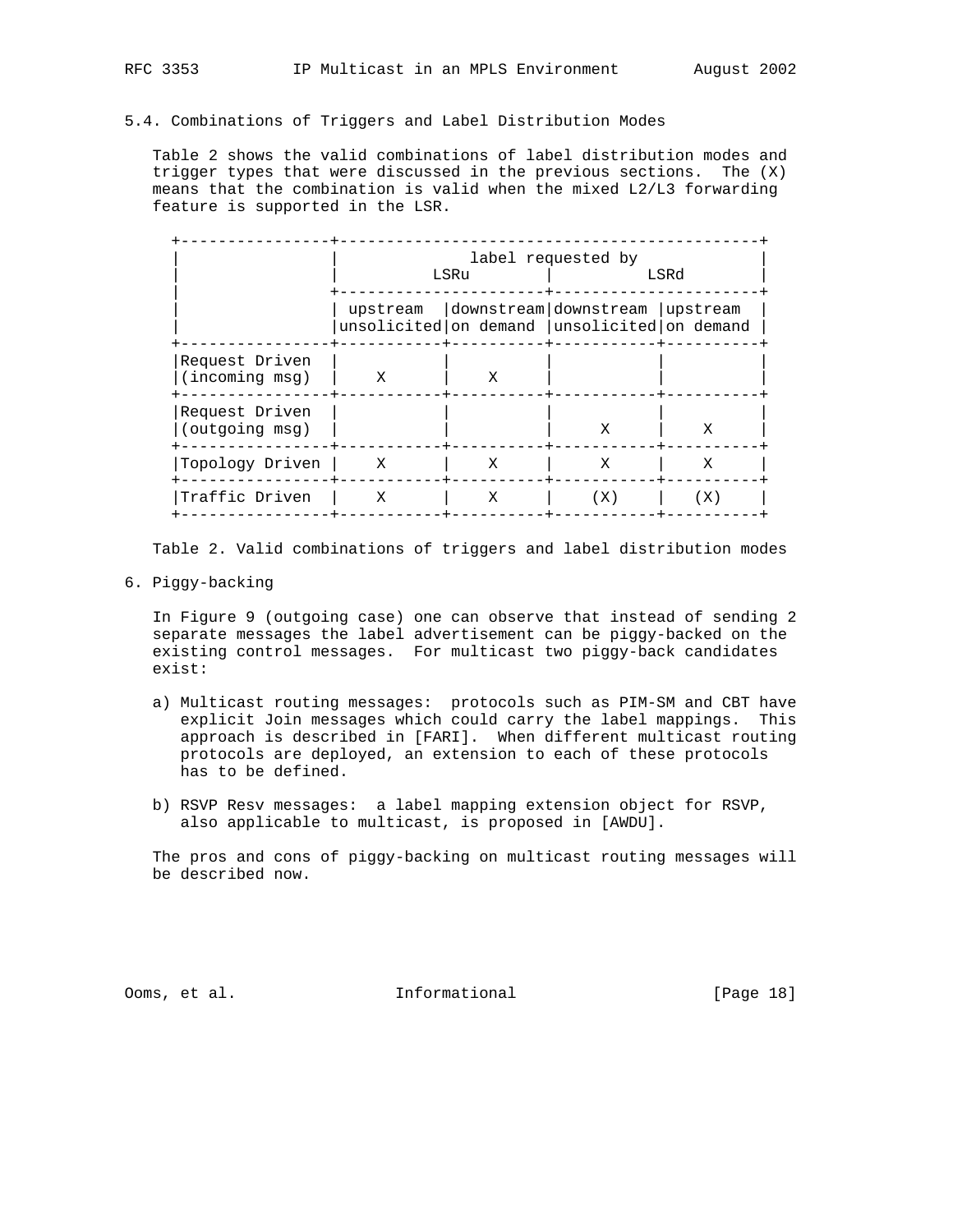Piggy-backing has following advantages:

- a) If the label advertisement is piggy-backed on multicast routing messages, then the distribution of routes and the distribution of labels is tightly synchronized. This eliminates difficult corner cases such as "what do I do with a label if I don't (yet) have a routing table entry to attach it to?". It also minimizes the interval between the establishment of the multicast route and the mapping of a label to the route.
- b) The number of control messages needed to support label advertisement beyond those needed to support the multicast routing itself is zero.

Following disadvantages of piggy-backing can be identified:

- a) In dense-mode protocols there are no messages on which the label advertisement can be piggy-backed. [FARI] proposes to add periodic messages to dense-mode protocols for the purpose of label advertisement, which is a heavy impact on the multicast routing protocol and it eliminates the message conserving benefit of piggy-backing.
- b) The second solution for the state co-existence problem (section 3.4) cannot be applied in combination with piggy-backing.
- c) Piggy-backing requires extending the multicast routing protocol, and hence becomes less attractive if label advertisement needs to be supported for multiple multicast routing protocols. Especially when not only the label advertisement but also the other two LDP functions (discovery and adjacency) are piggy-backed.
- d) Piggy-backing assumes the Downstream Unsolicited label distribution mode, this excludes a number of trigger methods (see Table 2).
- e) LDP normally runs on top of TCP, assuring a reliable communication between peer nodes. Piggy-backed label advertisement often replaces the reliable communication with periodic soft-state label advertisements. Because of this periodic label advertisement the control traffic (in number of bytes) will increase.

Ooms, et al. Informational [Page 19]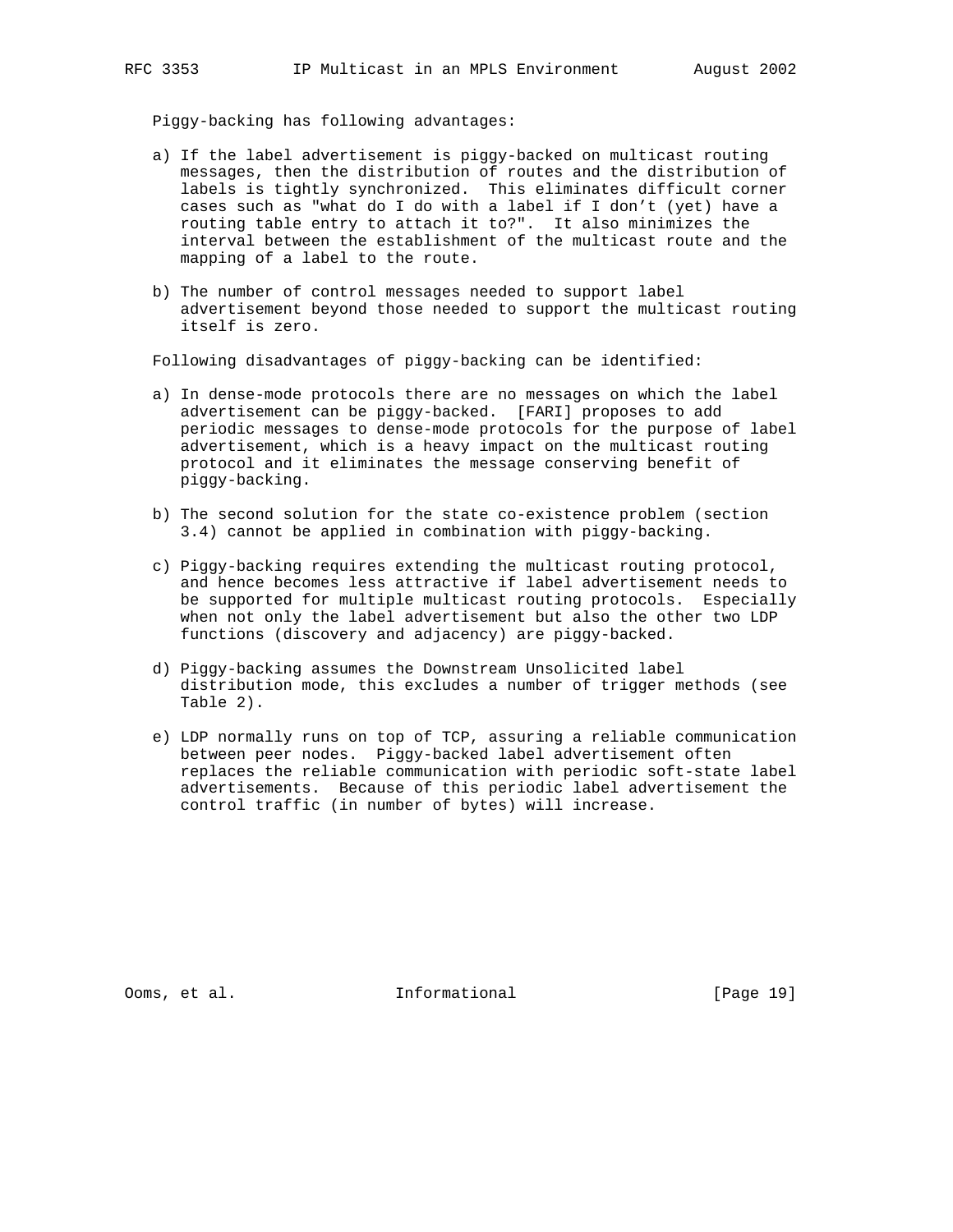f) If a VCID notification mechanism [NAGA] is required, the (in-band) notification can normally be done by sending the LDP bind through the newly established VC. This way only one message is required. This method cannot be combined with piggy-backing because the routing message is sent before the VC can be established. An extra handshake message is thus required, diminishing the benefit of piggy-backing.

 So whether piggy-backing makes sense or not depends heavily on which and how many multicast routing protocols are deployed, whether LDP is already used for unicast, which trigger mechanism is used, ... Piggy-backing is just one possible component of an MPLS multicast solution.

7. Explicit Routing

 Explicit routing for unicast refers to overriding the unicast routing table by using LSPs.

 A first way to interpret "multicast explicit routing" is overriding the tree established by the multicast routing protocol by another LSP tree (e.g. a Steiner tree calculated by an off-line tool). In this interpretation the current 'shortest path' multicast routing protocol becomes obsolete and can be replaced by label advertisement messages that follow an explicit route (e.g. a branch of the Steiner tree).

 A second way of interpreting "multicast explicit routing" is that the known multicast routing protocols are running, but that the messages generated by these protocols use explicit unicast routes (instead of the IGP shortest path routes) to construct trees.

- 8. QoS/CoS
- 8.1. DiffServ

 The Differentiated Services approach can be applied to multicast as well. It introduces finer stream granularities (DiffServ Codepoint (DSCP) as an extra differentiator). A sender can construct one or more trees with different DSCPs.

 These (S, G, DSCP) or (\*, G, DSCP) trees can be mapped very easily onto LSPs when the traffic driven trigger is used. In this case one can create LSPs with different attributes for the various DSCPs. Note however that these LSPs still use the same route as long as the tree construction mechanism itself does not take the DSCP as an input.

Ooms, et al. **Informational** [Page 20]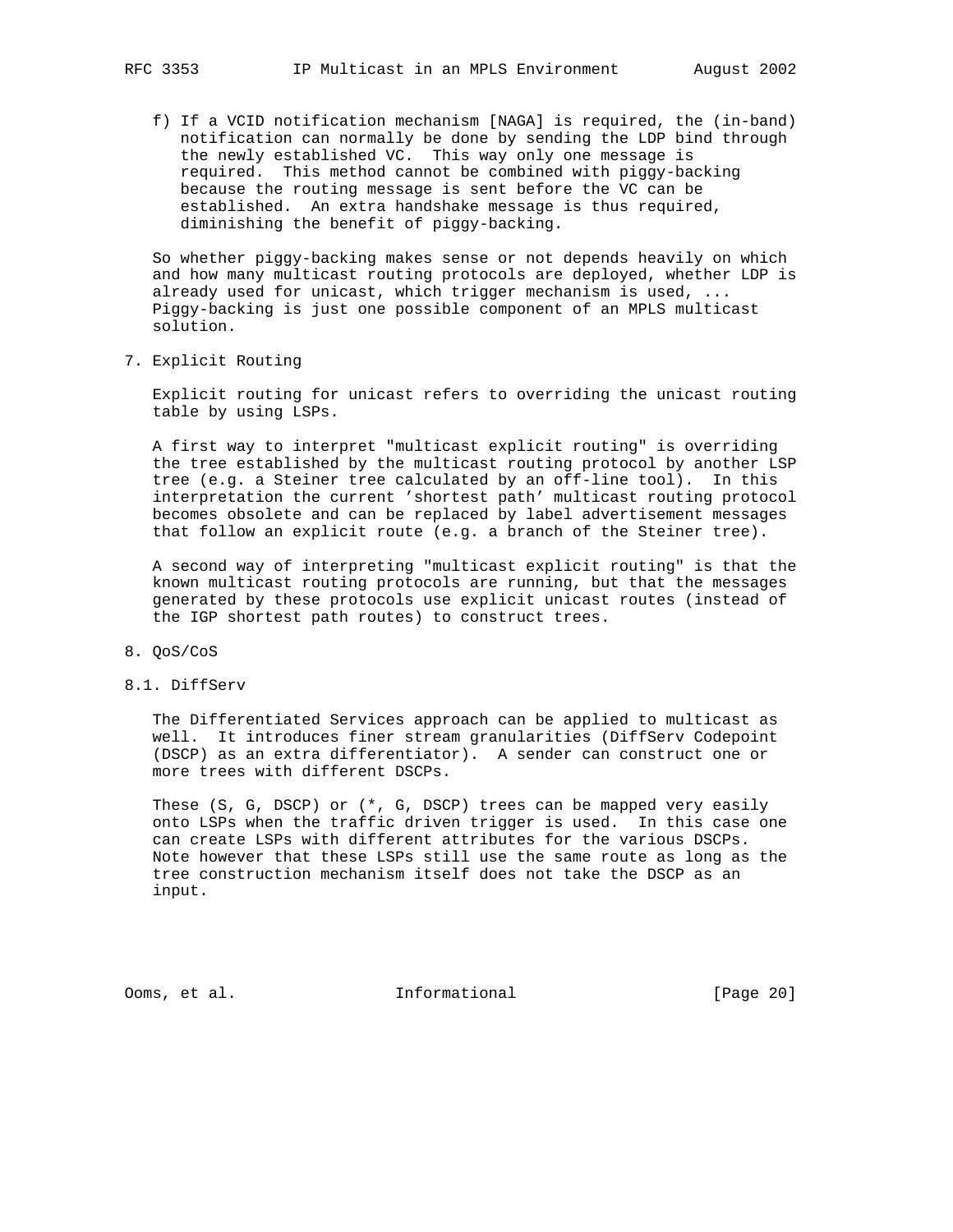# 8.2. IntServ and RSVP

 RSVP can be used to setup multicast trees with QoS. An important multicast issue is the problem of how to map the 'heterogeneous receivers' paradigm onto L2 (remark that it is not solved in IP either). This subject is tackled in [CRAW]. Pragmatic approaches are the 'Limited Heterogeneity Model' which allows a best effort service and a single alternate QoS (e.g. a QoS proposed by the sender in a RSVP Path message) and the 'Homogeneous Model' which allows only a single QoS.

 The first approach will construct full trees for each service class. The sender has to send its traffic twice across the network (e.g. 1 best-effort and 1 QoS tree). Both trees can be label switched.

 The second approach constructs one tree and the best-effort users are connected to the QoS tree. If the branches created for best-effort users are not to be label switched, (thus carried by a hop-by-hop default LSP) the QoS multicast traffic has to be merged onto these default LSPs. This function can be provided by the 'mixed L2/L3 forwarding' feature described in section 4. If this is not available, merging is necessary to avoid a return to L3 in the QoS LSP.

 The mapping of the IntServ service categories onto L2 for ATM service categories is studied in [GARR].

9. Multi-access Networks

 Multicast MPLS on multi-access networks poses a special problem. An LSR that wants to join a group must always be ready to accept the label that is already assigned to the group LSP (to another downstream LSR on the link). This can be achieved in three ways:

- 1) Each LSR on the multi-access link memorizes all the advertised labels on the link, even if it has not received a join for the associated group. If an LSR is added to the multi-access link it has to retrieve this information from another LSR on the link or in case of soft state label advertisement it can wait a certain time before it can allocate labels itself. If LSRs allocate a label 'at the same moment' the LSR with the highest IP address could keep it, while the other LSRs withdraw the label.
- 2) Each LSR gets its own label range to allocate labels from. A mechanism for label partitioning is described in [FARI]. If an LSR is added to the multi-access link, the label ranges have to be negotiated again and possibly existing LSPs are torn down and are reconstructed with other labels.

Ooms, et al. 1nformational [Page 21]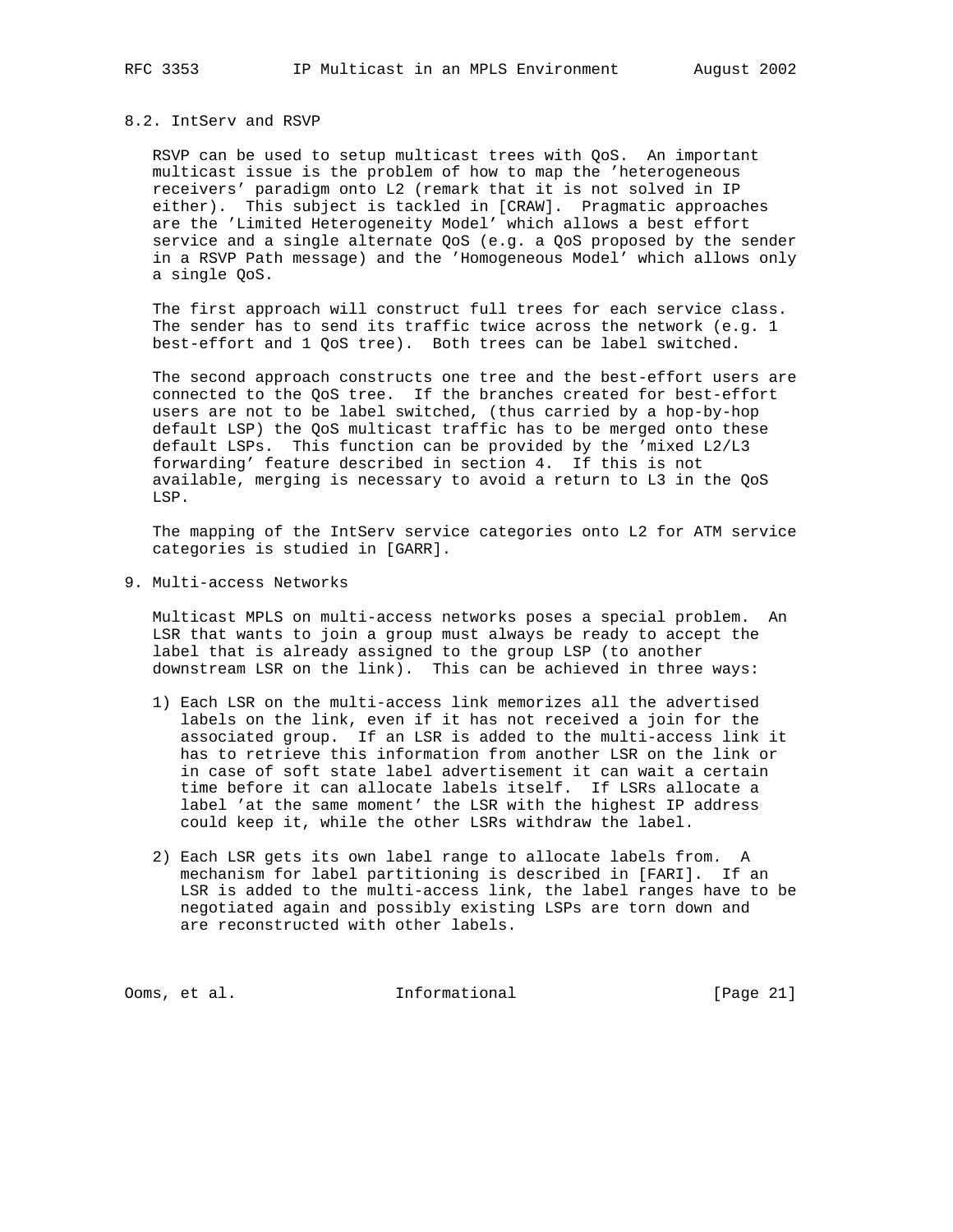3) Per multi-access link one LSR could be elected to be responsible for label allocation. When an LSR needs a label, it can request it from this Label Allocation LSR.

 Unlike the unicast case, a multicast stream can have more than one downstream LSR which all have to use the same label. Two solutions for label advertisement can be thought of:

- 1) [FARI] proposes to multicast the label advertisements to all LSRs on the shared link. Since multicast is not reliable this requires periodic label advertisements, yielding label advertisement duplicates in time.
- 2) Another approach is that an LSR unicasts its label advertisements in a reliable way (TCP) to all other (or to all interested) LSRs on the shared link. In this approach the hard-state character of LDP can be maintained but the label advertisement is duplicated in space.

 Since LSPs are only rewarding if they have a long lifetime and since the number of LSRs on a shared link is limited the second approach seems advantageous.

 Another issue with multicast in multi-access networks is whether to use upstream or downstream label assignment. For multicast traffic, upstream label allocation is simpler since there can be only one upstream node per link that belongs to a multicast tree. This (upstream) node can assign a unique label for the FEC. With downstream allocation, there may be multiple downstream nodes for a given tree on a multi-access link; each node may propose a different label assignment for a FEC that would require some resolution process in order to come up with a single label per multicast FEC on the link.

 Once a label has been assigned, it is possible that the label assigner leaves the tree. With downstream label assignment, this could happen when the label allocator leaves the group. With upstream assignment this could happen when the upstream LSR changes due to a unicast topology change.

- 10. More Issues
- 10.1. TTL Field

 The TTL field in the IP header is typically used for loop detection. In IP multicast it is also used to limit the scope of the multicast packets by setting an appropriate TTL value.

Ooms, et al. 1nformational [Page 22]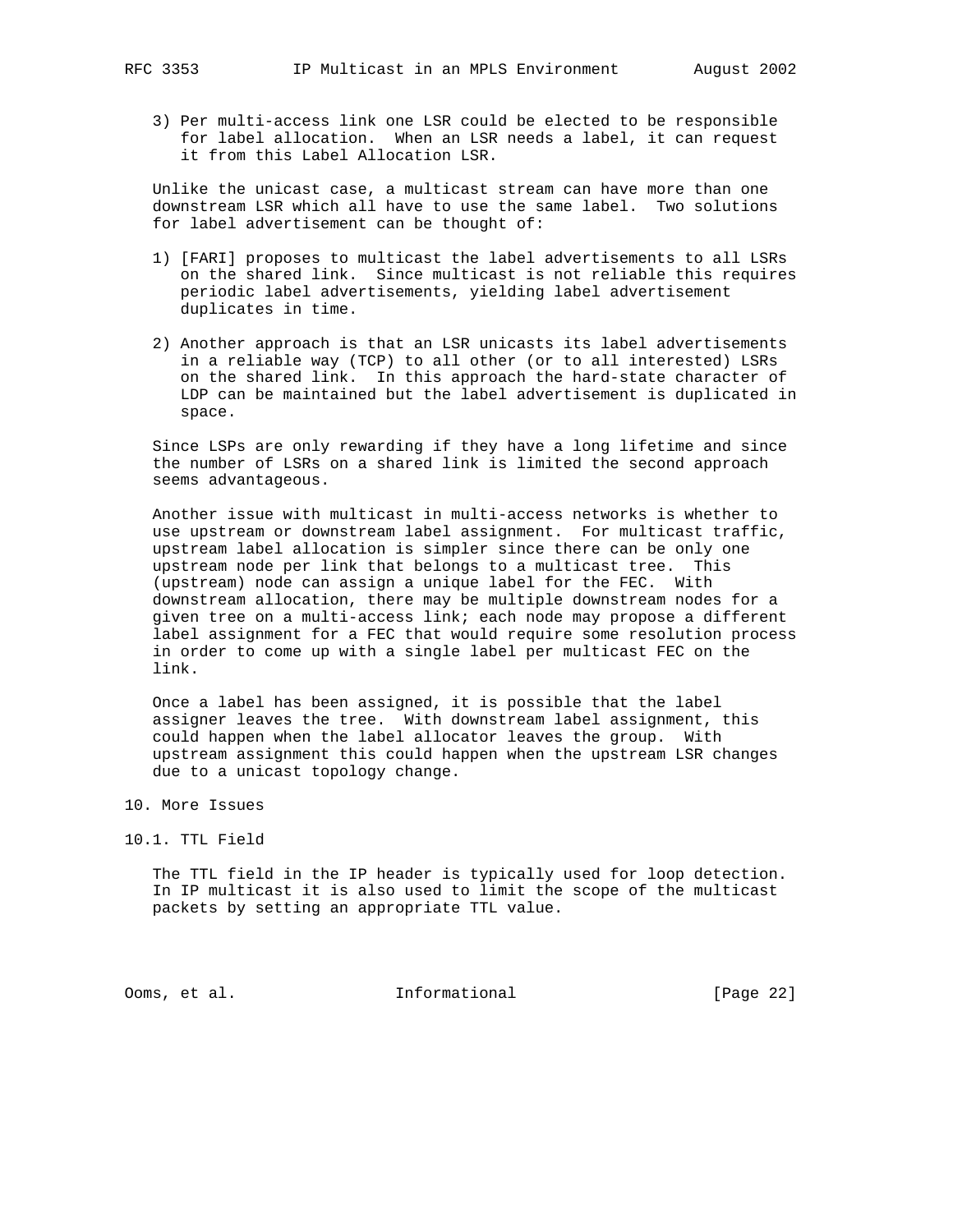Thus in LSRs that do not support a TTL decrement function (e.g. ATM LSR), the scope restriction function is affected. Suppose one could calculate in advance the number of hops an LSP traverses. In a unicast LSP the TTL value could then be decremented at the ingress or the egress node. For multicast all the branches of the tree can have different lengths so the TTL can only be decremented at the egress node, potentially wasting bandwidth if the TTL turns out to be zero or negative.

### 10.2. Independent vs. Ordered Label Distribution Control

 Current Label Distribution Terminology is only defined for unicast. The following sections explore what this terminology might mean in a multicast context.

 In Independent Control ([ANDE]) each LSR can take the initiative to do a label mapping. In Ordered Control ([ANDE]) an LSR only maps a label when it already received a label from its next-hop.

 All the previously described trigger methods (section 5) combine with Independent Control. Note that if the request driven approach is used with Independent Control the label distribution still behaves as in Ordered Control: the control messages flow from the egress node upstream, imposing the same sequence to the label advertisement.

 Ordered Control is not applicable for a traffic driven trigger in case the node does not support mixed L2/L3 forwarding. According to Table 2, this case implies that labels are requested by the upstream LSR. Suppose in Figure 11 that an LSP exists from S to R1 and a new branch must be added to R2. B will only accept a label on the A-B link if a label is already assigned on the B-C link. However, to establish a label on the B-C link, B must already receive traffic on the A-B link.



Figure 11.

Ooms, et al. Informational [Page 23]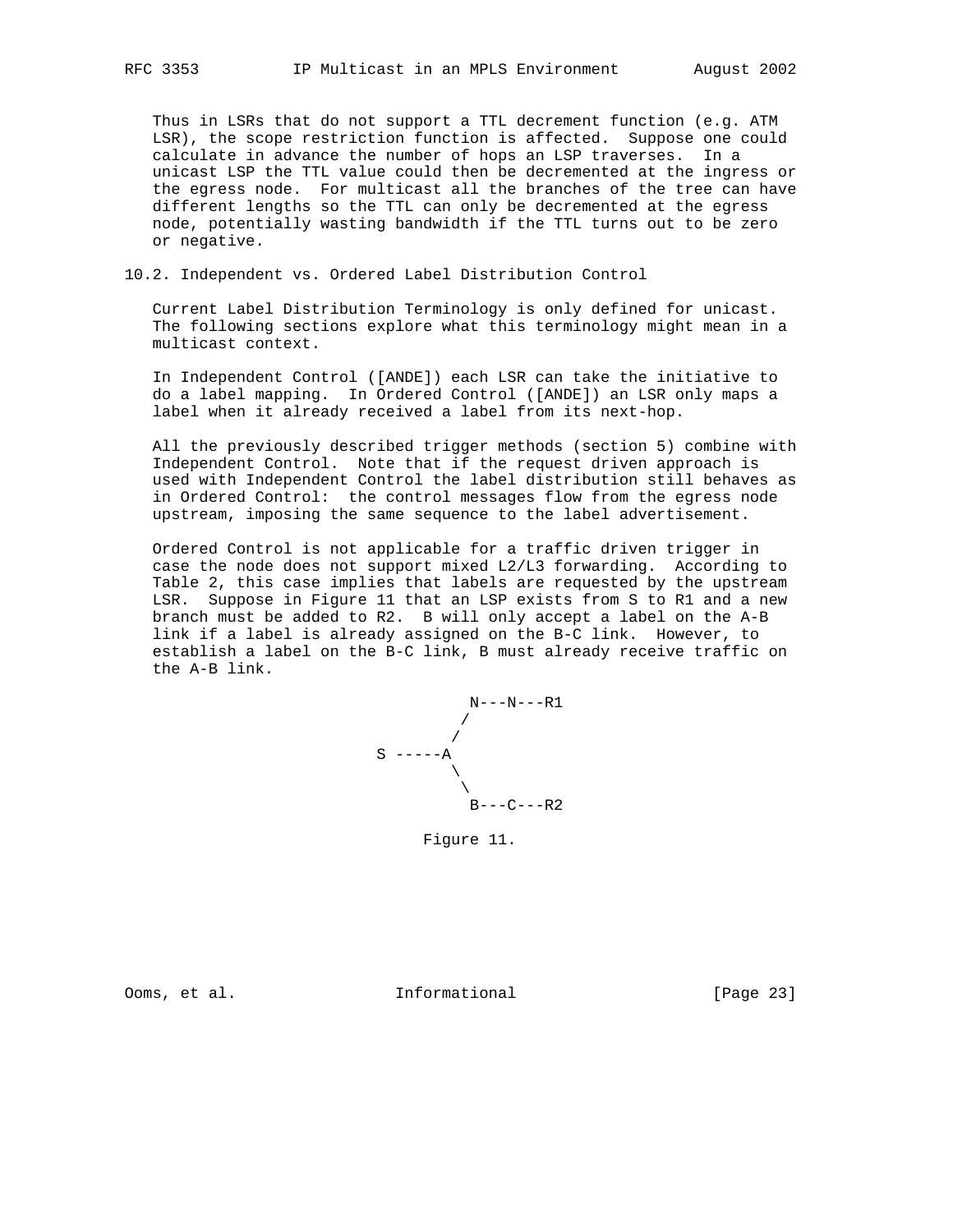10.3. Conservative vs. Liberal Label Retention Mode

 In the Conservative Mode ([ANDE]) only the labels that are used for forwarding data (if the next-hop for the FEC is the LSR which advertised the label) are allocated and maintained. In the Liberal Mode labels are advertised and maintained to all neighbors. Liberal Mode does not make sense in multicast. Two reasons can be identified for this:

- 1) All LSRs have a route for each unicast FEC. This is not true for multicast FECs.
- 2) For multicast an LSR always knows to which neighbor to send the label request or the label map messages. In e.g. unicast Downstream Unsolicited mode (see below) the LSR does not know where to send the label mappings and thus has to send the mapping to all its neighbors. In this case supporting the Liberal Mode does not generate extra messages (it still requires extra state information and label space) and thus the threshold to support Liberal Mode could be considered lower.

 Table 3 shows the cases where it is known by an LSR where to send its label requests.

|           | label requested by<br>LSRu | LSRd |
|-----------|----------------------------|------|
| unicast   | Yes                        | No   |
| multicast | Yes                        | Yes  |

Table 3. Does an LSR know where to send its label requests ?

 For a unicast flow, an LSR can determine the next hop LSR, which is the one to send the request to in case of Upstream Unsolicited or Downstream on Demand mode. The LSR is however not able to find the previous hop. The previous hop is not necessarily the next hop towards the source, because the path from A to B is not necessarily the same as the path from B to A. Such a situation can occur as a result of asymmetric link measures or in the event that multiple equal cost paths exist [PAXS].

 In the case of multicast, an LSR knows both the next hop(s) and the previous hop. Because multicast trees are constructed using the reverse shortest path method, the previous hop is always the next hop towards the source or towards the root of the tree.

Ooms, et al. Informational [Page 24]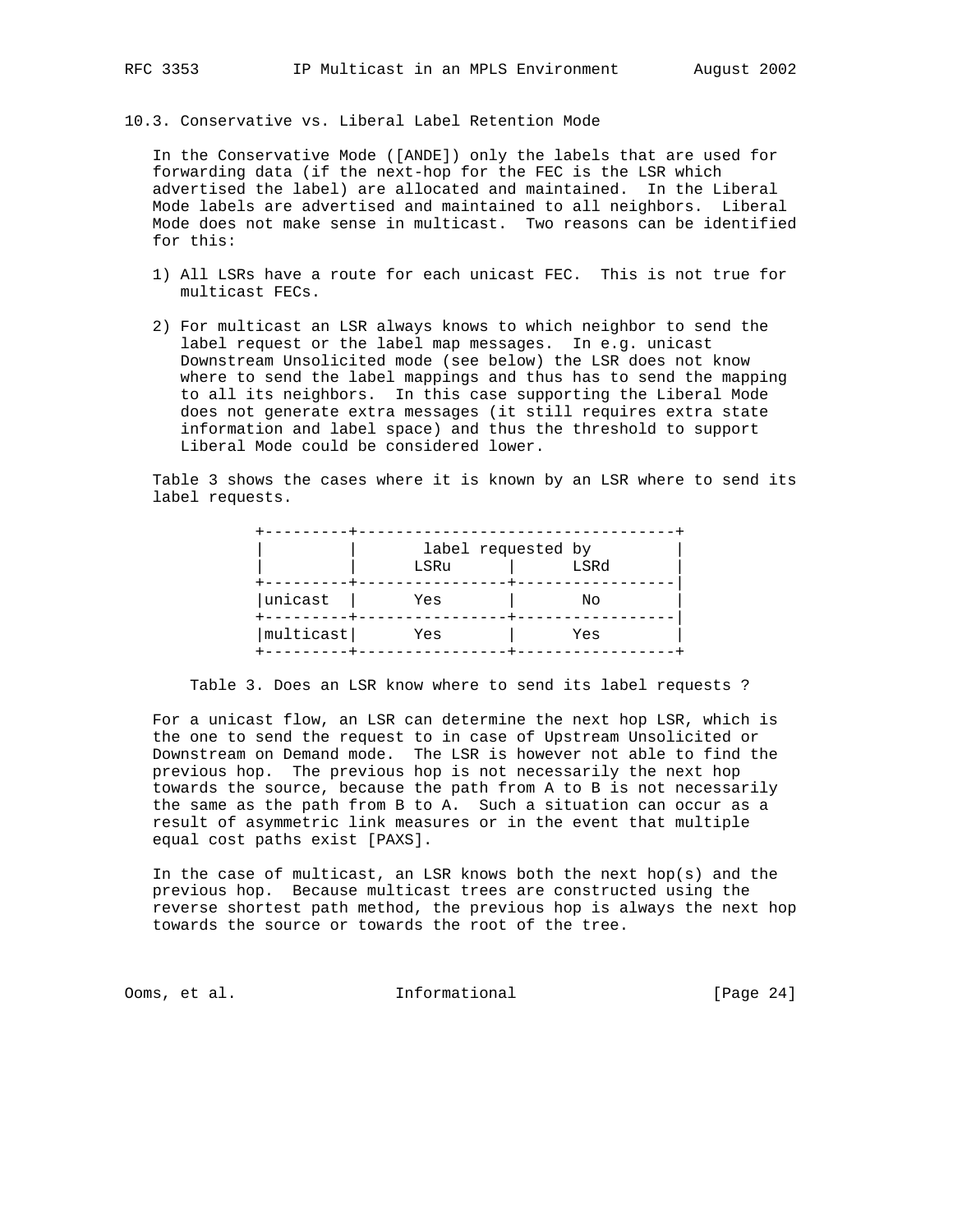10.4. Downstream vs. Upstream Label Allocation

 The label can be allocated by either the downstream LSR (Downstream on Demand, Downstream Unsolicited) or the upstream LSR (Upstream on Demand, Upstream Unsolicited, implicit). The advantages of downstream label allocation are:

- a) It is the same mode as for unicast LDP, thus eliminating the need to develop upstream label distribution procedures.
- b) The same label can be kept when the upstream LSR changes due to a route change, which is an advantage on multi-access networks (see section 9).
- c) Compatible with piggy-backing (especially the downstream distribution mode).

The advantages of upstream label allocation are:

- a) Easier label allocation in multi-access networks (see section 9).
- b) The same label can be kept when the downstream LSR (which would have been the label allocator in downstream mode in a multi-access network) leaves the group (see section 9).
- c) The upstream and implicit distribution mode allow a faster LSP setup when the LSP is traffic triggered.

 Whether to use upstream or downstream label distribution is outside the scope of this framework. The relative complexity between the necessary protocol extensions and the resolution mechanism needed, as well as the relative operational complexity, will influence which way to go.

10.5. Explicit vs. Implicit Label Distribution

 Beside the explicit distribution modes (which use a signaling protocol), [ACHA] proposes an implicit label distribution method by using unknown labels. This method has all the advantages of the upstream label allocation method and is probably the fastest label advertisement method for traffic triggered LSPs.

 Implicit label distribution is not applicable if the FEC-to-label binding has been advertised prior to traffic arrival, e.g. explicit routing (i.e. if all the information necessary to identify the FEC is not present in the packet).

Ooms, et al. Informational [Page 25]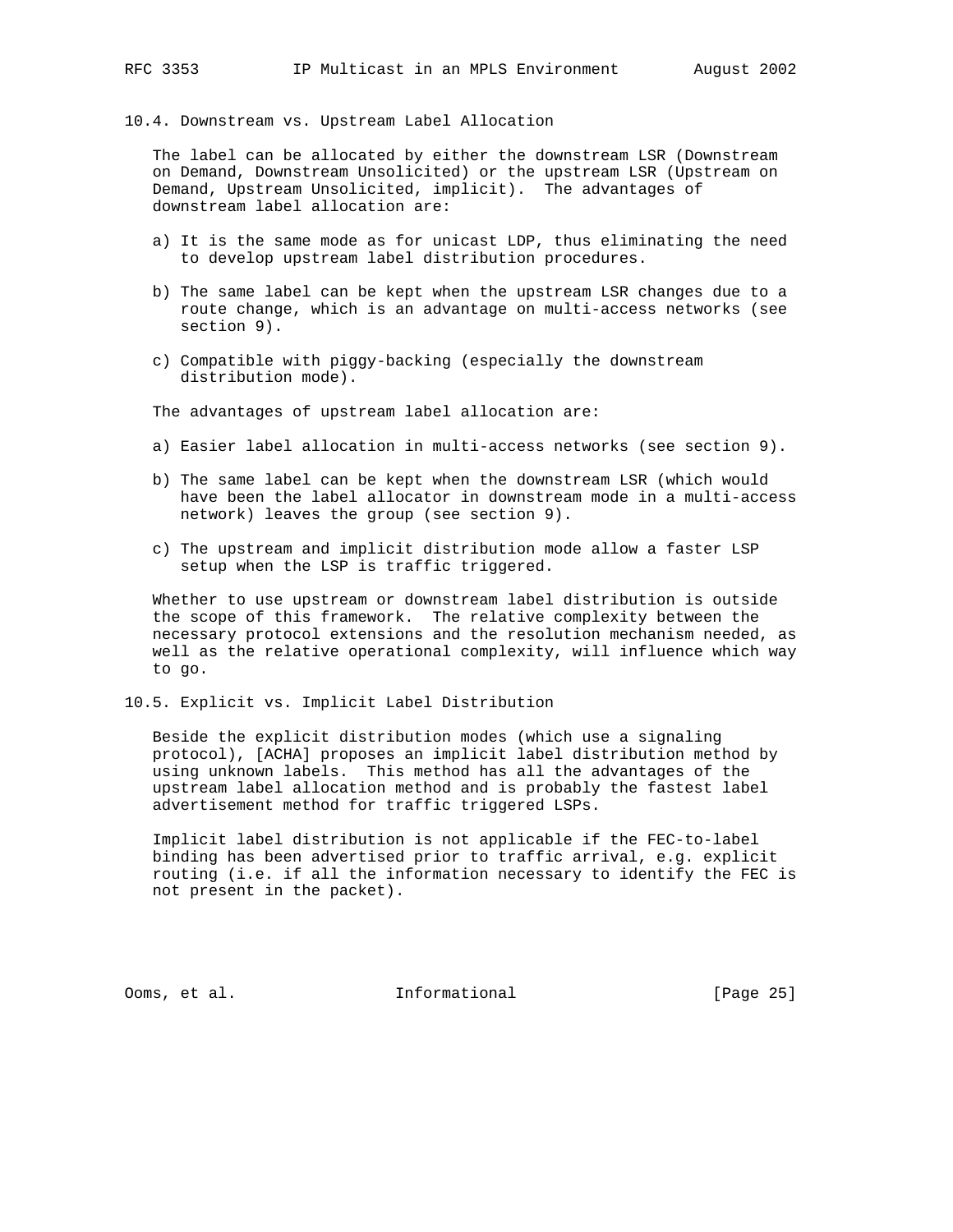Explicit distribution allows pre-establishment (before the arrival of data) of LSPs with topology or request driven triggers.

11. Security Considerations

 In general, the use of multicast in an MPLS environment poses no extra security issues beyond the ones that already exist in multicast and MPLS protocols as such.

 The protocols described in this document are however not suited to cross administrative boundaries.

 When the multicast tree is determined by an existing multicast routing protocol (this is the assumption made in this document, except for the Explicit Routing section), clearly no additional security issues are introduced with respect to the shape of the tree (e.g. unauthorized joining, tapping, blackholing, injecting traffic, ...). These security issues should have been addressed in the specifications of the multicast routing protocols.

 In the MPLS context it is possible that control messages trigger L2 resource allocations (e.g. LSPs). If security flaws would still be present in the existing protocols (which possibly are not too harmful in its original context) the abusive sending of such control messages can yield more severe DoS attacks.

 In case of an "explicit routed" tree that is calculated centrally, sufficient authentication must be done on the control messages that set up the tree in the network nodes.

12. Acknowledgements

 The authors would like to thank Eric Rosen, Piet Van Mieghem, Philip Dumortier, Hans De Neve, Jan Vanhoutte, Alex Mondrus and Gerard Gastaud for the fruitful discussions and/or their thorough revision of this document.

Ooms, et al. **Informational** [Page 26]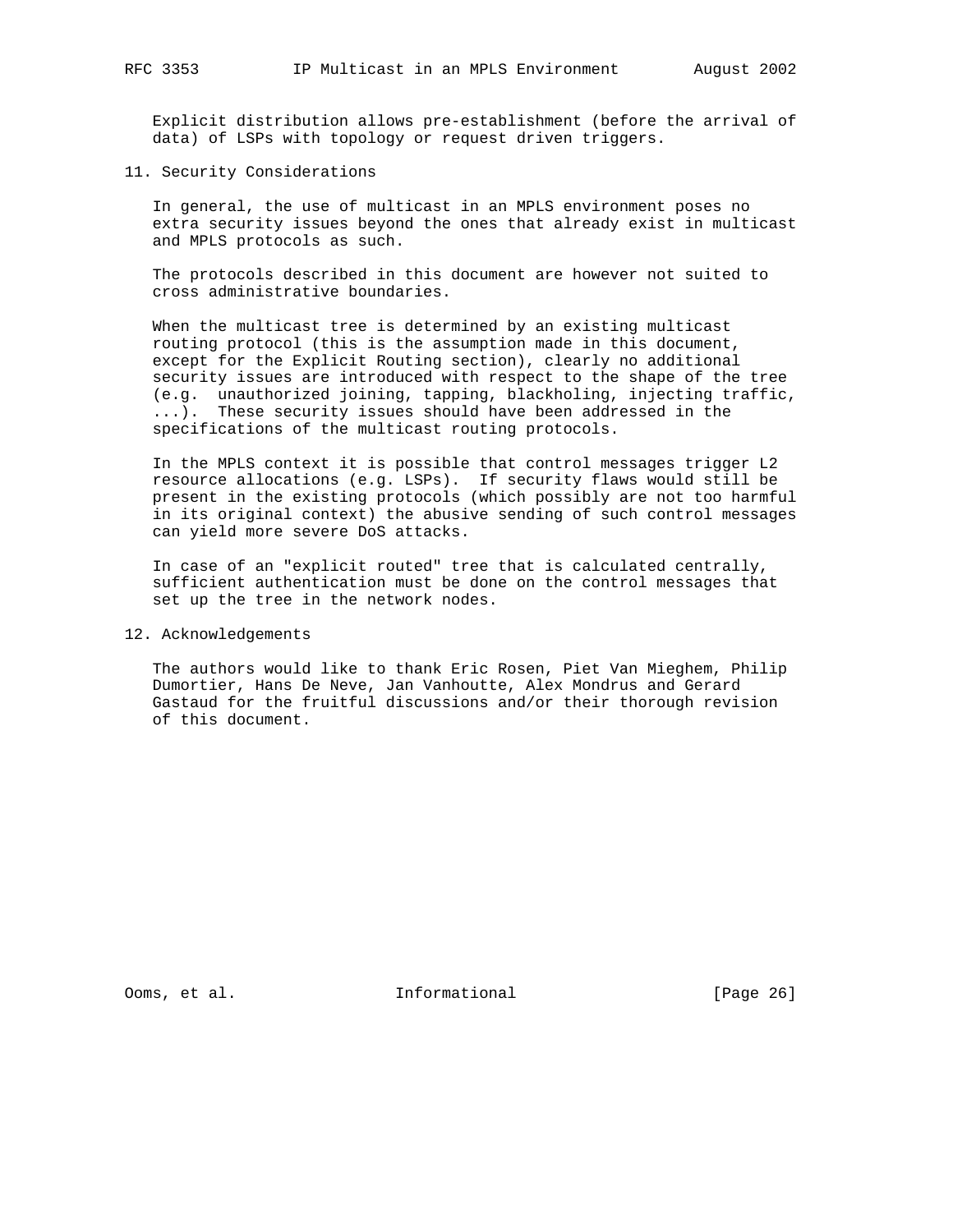Informative References

- [ACHA] A. Acharya, R. Dighe and F. Ansari, "IP Switching Over Fast ATM Cell Transport (IPSOFACTO) : Switching Multicast flows", IEEE Globecom '97.
- [ADAM] A. Adams, J. Nicholas, W. Siadak, Protocol Independent Multicast Version 2 Dense Mode Specification", Work In Progress.
- [ANDE] Andersson, L., Doolan, P., Feldman, N., Fredette, A. and R. Thomas, "LDP Specification", RFC 3036, January 2001.
- [AWDU] Awduche, D., Berger, L., Gan, D., Li, T., Swallow, G. and V. Srinivasan, "RSVP-TE: Extensions to RSVP for LSP Tunnels", RFC 3209, December 2001.
- [BALL] Ballardie, A., "Core Based Trees (CBT) Multicast Routing Architecture", RFC 2201, September 1997.
- [CONT] Conta, D., Doolan, P. and A. Malis, "Use of Label Switching on Frame Relay Networks", RFC 3034, January 2001.
- [CRAW] Crawley, E., Berger, L., Berson, S., Baker, F., Borden, M. and J. Krawczyk, "A Framework for Integrated Services and RSVP over ATM", RFC 2382, August 1998.
- [DAVI] Davie, B., Lawrence, J., McCloghrie, K., Rekhter, Y., Rosen, E., Swallow, G. and P. Doolan, "MPLS using LDP and ATM VC switching", RFC 3035, January 2001.
- [DEER] Deering, S., Estrin, D., Farinacci, D., Helmy, A., Thaler, D., Handley, M., Jacobson, V., Liu, C., Sharma, P. and L Wei, "Protocol Independent Multicast-Sparse Mode (PIM-SM): Protocol Specification", RFC 2362, June 1998.
- [FARI] D. Farinacci, Y. Rekhter, E. Rosen and T. Qian, "Using PIM to Distribute MPLS Labels for Multicast Routes", Work In Progress.
- [FENN] Fenner, W., "Internet Group Management Protocol, IGMP, Version 2", RFC 2236, November 1997.
- [GARR] Garrett, M. and M. Borden, "Interoperation of Controlled-Load Service and Guaranteed Service with ATM", RFC 2381, August 1998.

Ooms, et al. Informational [Page 27]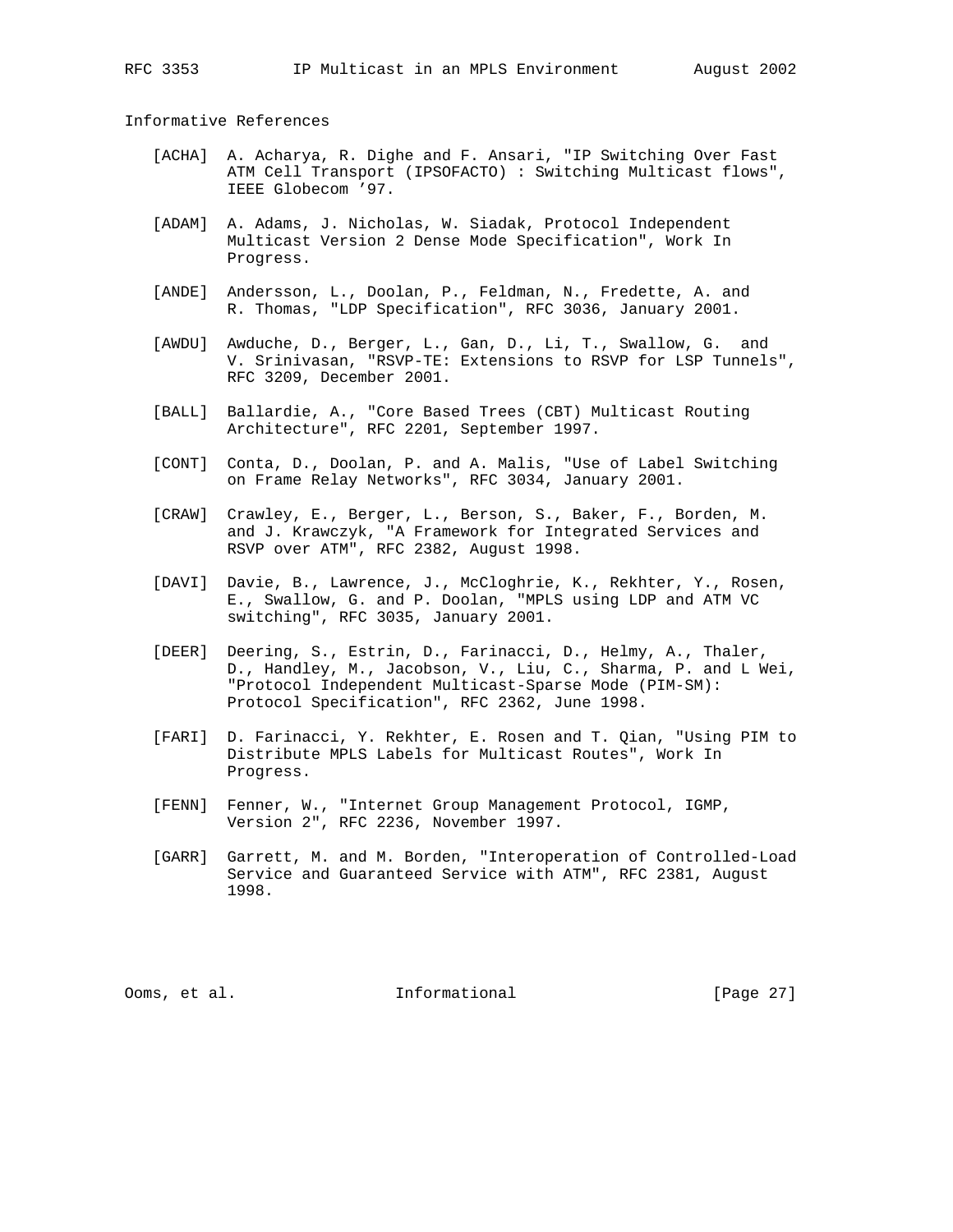- [HOLB] H. Holbrook, B. Cain, "Source-Specific Multicast for IP", Work In Progress.
- [MOY] Moy, J., "Multicast Extensions to OSPF", RFC 1584, March 1994.
- [NAGA] Nagami, K., Demizu, N., Esaki, H., Katsube, Y. and P. Doolan, "VCID Notification over ATM link for LDP", RFC 3038, January 2001.
- [PERL] R. Perlman, C-Y. Lee, A. Ballardie, J. Crowcroft, Z. Wang, T. Maufer, "Simple Multicast", Work In Progress.
- [PUSA] T. Pusateri, "Distance Vector Multicast Routing Protocol", Work In Progress.
- [PAXS] V. Paxson, "End-to-End Routing Behavior in the Internet", IEEE/ACM Transactions on Networking 5(5), pp. 601-615.
- [ROSE] Rosen, E., Rekhter, Y., Tappan, D., Farinacci, D., Fedorkow, G., Li, T. and A. Conta, "MPLS Label Stack Encoding", RFC 3032, January 2001.

Authors Addresses

 Dirk Ooms Alcatel Corporate Research Center Fr. Wellesplein 1, 2018 Antwerp, Belgium. Phone : 32 3 2404732 Fax : 32 3 2409879 EMail: Dirk.Ooms@alcatel.be

 Bernard Sales Alcatel Corporate Research Center Fr. Wellesplein 1, 2018 Antwerp, Belgium. Phone : 32 3 2409574 EMail: Bernard.Sales@alcatel.be

 Wim Livens Colt Telecom Zweefvliegtuigstraat 10, 1130 Brussels, Belgium Phone : 32 2 7901705 Fax : 32 2 7901711 EMail: WLivens@colt-telecom.be

Ooms, et al. Informational [Page 28]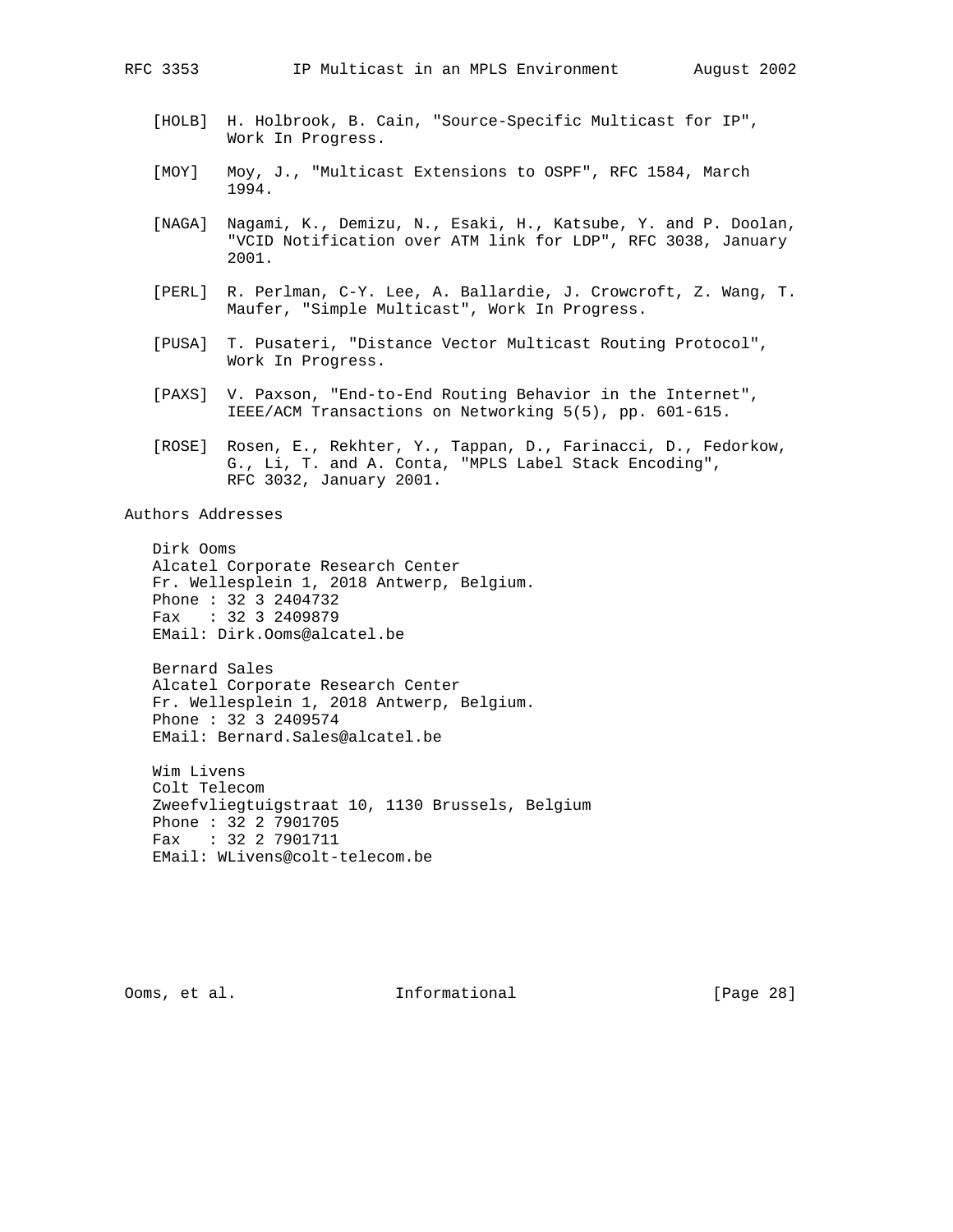Arup Acharya IBM TJ Watson Research Center 30 Saw Mill River Road, Hawthorne NY 10532 Phone : 1 914 784 7481 EMail: arup@us.ibm.com

 Frederic Griffoul Ulticom, Inc. Les Algorithmes, 2000 Route des Lucioles, BP29 06901 Sophia-Antipolis, FRANCE EMail: griffoul@ulticom.com

 Furquan Ansari Bell Labs, Lucent Tech. 101 Crawfords Corner Rd., Holmdel, NJ 07733 Phone : 1 732 949 5249 Fax : 1 732 949 4556 EMail: furquan@dnrc.bell-labs.com

Ooms, et al. 1nformational [Page 29]